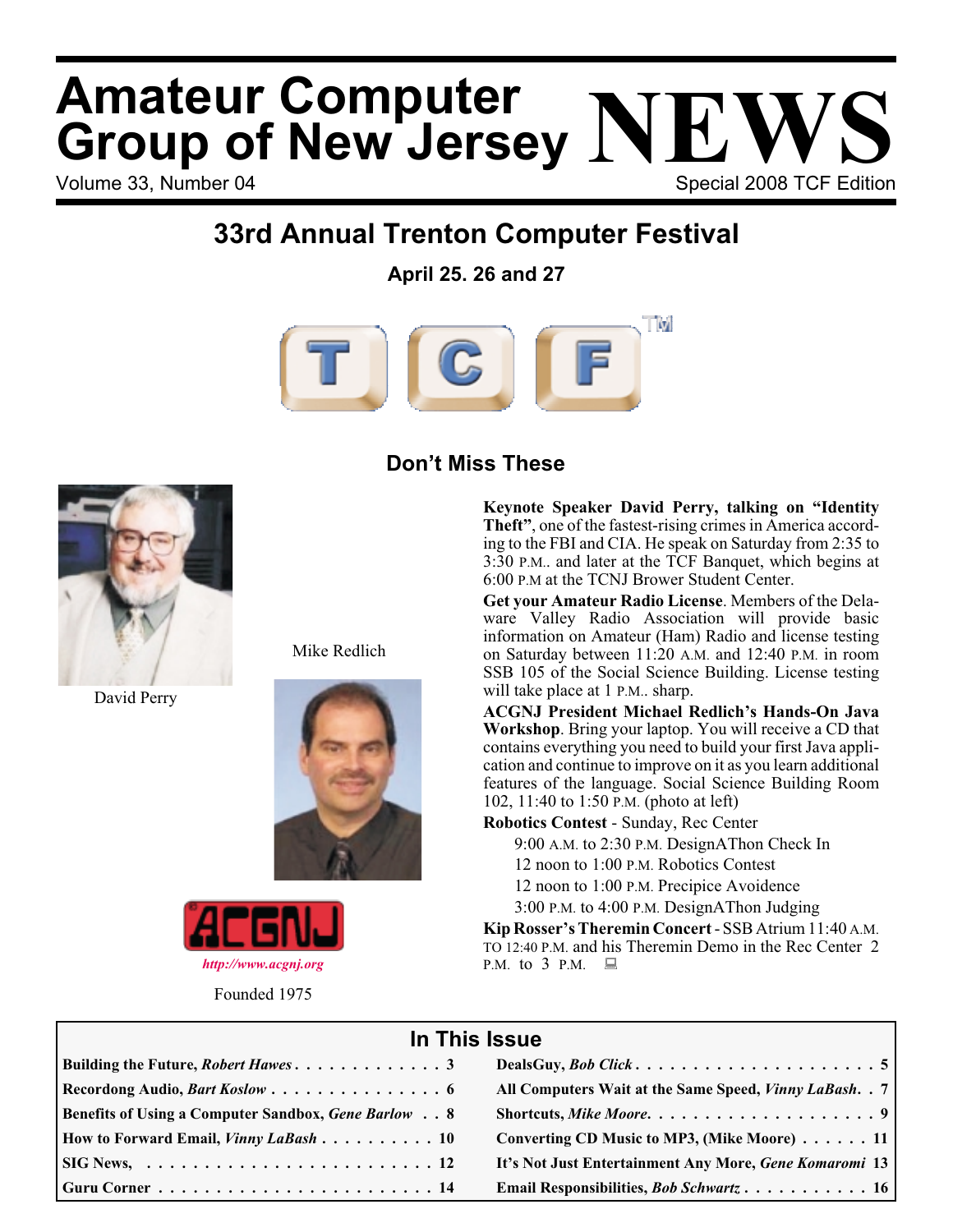#### **Officers, Directors and Leaders**

| <b>Officers</b>                |                      |                    | <b>Board of Directors</b>   |                     |                    |
|--------------------------------|----------------------|--------------------|-----------------------------|---------------------|--------------------|
| President                      | Mike Redlich         | (908) 246-0410     | Director Emeritus           | Sol Libes           | $(609)$ 520-9024   |
| Vice President                 | <b>Mark Douches</b>  | $(908) 889 - 2366$ | Through 2008                | <b>Bill Farrell</b> | $(732) 572 - 3481$ |
| Treasurer                      | Malthi Masurekar     | (732) 560-1534     |                             | David McRichie      |                    |
| Secretary                      | Paul Syers           | $(732)$ 388-1345   |                             | Lenny Thomas        |                    |
| Past President                 | Frank Warren         | $(908)$ 756-7898   |                             | Don McBride         | $(732) 560 - 0369$ |
| <b>Special Interest Groups</b> |                      |                    | Through 2009                | Gregg McCarthy      |                    |
| Net.                           | Manuel J. Goyenechea |                    |                             | Arnold Milstein     | $(908)$ 753-8036   |
| C Languages                    | Bruce Arnold         | $(908)$ 735-7898   |                             | John Raff           | $(973)$ 992-9002   |
| Firefox Activity               | David McRitchie      |                    |                             | <b>Bob Hawes</b>    |                    |
| Genealogy                      | Frank Warren         | $(908) 756 - 1681$ | <b>Standing Committees</b>  |                     |                    |
| Investing                      | Jim Cooper           |                    | APCUG Rep.                  | Frank Warren        | $(908)$ 756-1681   |
| Java                           | Michael Redlich      | $(908)$ 537-4915   | Facilities                  | John Raff           | $(973)$ 992-9002   |
| Layman's Forum                 | Matthew Skoda        | (908) 359-8842     | Financial                   | <b>Mark Douches</b> | $(908) 889 - 2366$ |
| <b>LUNICS</b>                  | Andreas Meyer        |                    | Historian                   | Lenny Thomas        |                    |
| NJ Gamers                      | Gregg McCarthy       |                    | Membership                  | Mark Douches        | $(908) 889 - 2366$ |
| Mobile Devices                 | David Eisen          |                    | Newsletter                  | $-$ open $-$        |                    |
| VBA & Excel                    | James Ditaranto      | $(201)$ 986-1104   | <b>Trenton ComputerFest</b> | Mike Redlich        | $(908)$ 246-0410   |
| Web Dev                        | Evan Williams        | $(908)$ 359-8070   | Vendor Liaison              | Arnold Milstein     | $(908)$ 753-8036   |
| <b>Window Pains</b>            | John Raff            | $(973)$ 992-9002   | Webmaster                   | John Raff           | $(973)$ 992-9002   |
|                                |                      |                    |                             |                     |                    |

### **ACGNJ News**

**Editor**

Barbara DeGroot 145 Gun Club Road Palmerton PA 18071 Tel: (570) 606-3596 bdegroot@ptd.net

#### **Associate Editor** Bill Farrell (732) 572-3481 *wfarr18124@aol.com*

**Publisher**

**ACGNJ News** is published by the Ama- teur Computer Group of New Jersey, In- corporated (ACGNJ), PO Box 135, Scotch Plains NJ 07076. ACGNJ, a non-profit ed-<br>ucational corporation, is an independent computer user group. Opinions expressed<br>herein are solely those of the individual author or editor. This publication is **Copy-**<br>right © 2008 by the Amateur Computer<br>Group of New Jersey, Inc., all rights re-**Group of New Jersey, Inc., all rights re- served. Permission to reprint with ap- propriate credit is hereby given to non-profit organizations.**

**Submissions:** Articles, reviews, cartoons, illustrations. Most common formats are acceptable. Graphics embedded in the docu-<br>ment must also be included as separate files. Fax or mail hard copy and/or disk to editor: OR e-mail to Editor. **Always con**firm. Date review and include name of word processor used, your name, address and phone *and* name, address and phone of manufacturer, if available.

**Tips for reviewers:** Why does anyone need it? Why did you like it or hate it? Ease (or difficulty) of installation, learning and use. Would you pay for it?

**Advertising:** Non-commercial announce- ments from members are free. Commercial ads 15 cents per word, \$5 minimum. Camera ready display ads: Full page (7 x 10 inches) \$150, two-thirds page (4½ x 10) \$115, half-page \$85, one-third \$57, quarter \$50, eighth \$30. Discount 10% on 3 or more con- secutive insertions. Enclose payment.

**Publication Exchange:** Other computer user groups are invited to send a subscription to ACGNJ at the address below. We will re- spond in kind.

**Address Changes** should be directed to Martin Rosenblum (*m.rosenblum@ieee.org*) and/or to his attention at ACGNJ at the ad- dress below.

**Membership**, including subscription: 1 year \$25, 2 years \$40, 3 years \$55. Student or Senior Citizen (over 65): 1 year \$20, 3 years \$45. Family of member, without subscription, \$10 per year. Send name, address and payment to ACGNJ, PO Box 135, Scotch Plains NJ 07076.

**Typographic Note**: The ACGNJ News is produced using Corel Ventura 5. Font fami- lies used are Times New Roman (TT) for body text, Arial (TT) for headlines.

#### **E-Mail Addresses**

Here are the e-mail addresses of ACGNJ Officers, Directors and SIG Leaders (and the Newsletter Editor). This list is also at (*<http://www.acgnj.org/officers.html>*).

| Bruce Arnold                                  | barnold@ieee.org             |  |  |
|-----------------------------------------------|------------------------------|--|--|
| Jim Cooper                                    | jim@thecoopers.org           |  |  |
| Barbara DeGroot                               | bdegroot@ptd.net             |  |  |
| Mark Douches                                  | pcproblems@pobox.com         |  |  |
| David Eisen                                   | ultradave@gmail.com          |  |  |
| <b>Bill Farrell</b>                           | wfarr18124@aol.com           |  |  |
| Manuel Goyenechea                             | Goya@acgnjdotnetsig.org      |  |  |
| <b>Robert Hawes</b>                           | r.d.hawes@hotmail.com        |  |  |
| Sol Libes                                     | sol@libes.com                |  |  |
| Malthi Masurekar                              | masureka@umdnj.edu           |  |  |
| Don McBride                                   | don@mcbride.name             |  |  |
| Gregg McCarthy                                | greggmc@optonline.net        |  |  |
| David McRichie                                | dmcritchie@hotmail.com       |  |  |
| Andreas Meyer                                 | lunics@acgnj.org             |  |  |
| Arnold Milstein                               | mrflark@yahoo.com            |  |  |
| John Raff                                     | john@jraff.com               |  |  |
| Mike Redlich                                  | mike@redlich.net             |  |  |
| Matt Skoda                                    | som359@aol.com               |  |  |
| Keith Sproul                                  | ksproul@noc.rutgers.edu      |  |  |
| Paul Syers                                    | rtpss47067@yahoo.com         |  |  |
|                                               | paul.2000-paul@yahoo.com     |  |  |
| Lenny Thomas                                  | lennythomas@technologist.com |  |  |
| <b>Scott Vincent</b>                          | scottvin@optonline.net       |  |  |
| Frank Warren                                  | kb4cyc@webwarren.com         |  |  |
| Evan Williams tech@evanwilliamsconsulting.com |                              |  |  |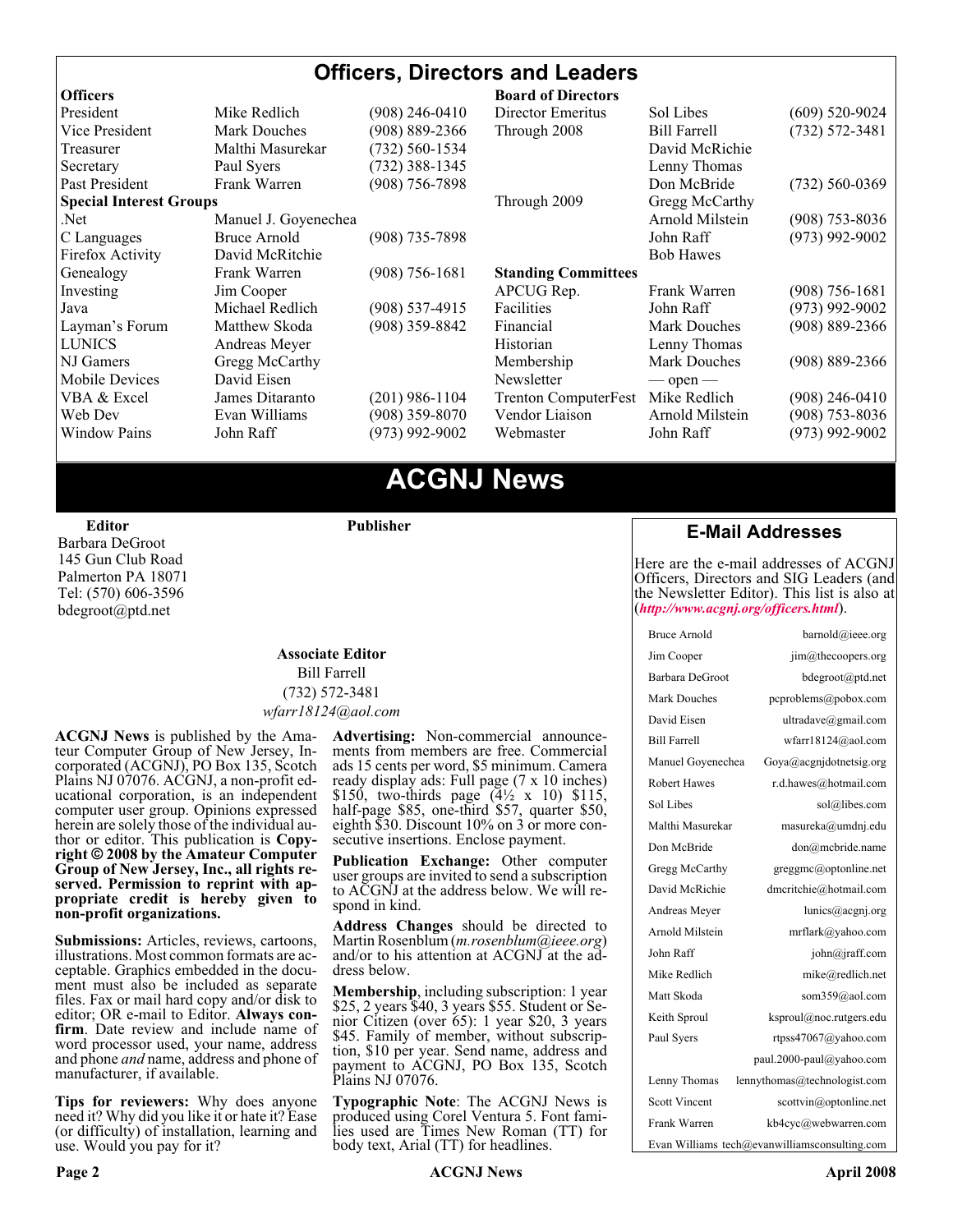### **Building the Future**

*Robert Hawes (r.d.hawes@hotmail.com), ACGNJ*

I like to build stuff. My first computer was the only one I ever actually bought from a retailer. As I've mentioned in previous articles, the first time I cracked open its case and fiddled with its guts was a truly traumatic experience. (After all, it had cost me *more* than my first three cars **combined!**) However, I'm a take-it-apart-and-put-it-back-together kind of guy at heart, so I got over that feeling pretty fast; and I quickly grew to love tinkering with computers. I built all my subsequent PCs myself. (At first, I saved significant money by doing so. Not any more). As I've also said before, I've even gone so far as to cut and bend my own sheet metal parts; and I've drilled and otherwise modified older cases to hold newer drives, motherboards, and even power supplies. Why? Because I like to. You either understand the joy of constructing your own machinery, or you don't.

Personally, I intend to continue doing this for as long as I can; but the handwriting is clearly on the wall. The future just doesn't include do-it-yourself computer construction. In this article, I'm going to take a quick look at some new products, then see what I can do to simulate their operation using the equipment I've already got on hand. (That's because we're not famous enough to be sent free goodies for review, and our budget doesn't allow for any such purchases on our own).

First of all, no contemporary article speculating about the future of computing could be considered complete if it didn't at least mention the OLPC (One Laptop Per Child) "XO" computer. However, OLPC is *not* actually a computer manufacturer. It's a charitable foundation; different motives, different objectives. However, there *is* a commercial product that's been getting a lot of advertisement lately, which could be looked at as a high-end version of the XO: the MacBook Air. (They've got similar feature sets: extensive built-in wireless networking and *no* built-in CD/DVD drives). Maybe you've seen the MacBook commercial: It opens showing an all-white, flat area (a table or the top of an office desk, perhaps), onto which a disembodied hand places a standard nine inch by twelve inch interdepartmental document routing envelope. The hand then unfastens the end flap, reaches in, and pulls out a supposedly complete notebook computer. That took up about ten seconds of commercial screen time; and it was, indeed a compelling graphic. But is that ultra thin-ness a realistic design goal? Are workers really going to be sending computers to each other by inter-office delivery? Or are they instead destined to frequently bemoan that lack of a built-in CD/DVD drive?

Now, the OLPC XO is a Linux machine. Eliminating removable storage and concentrating on "bulletproof" networking made sense there, because most Linux programs are downloaded from the Internet, *not* installed from CDs. In the Mac world (like in the PC world), it's just the opposite. Why promote a "cool" design that *isn't* the most useful for the actual user? There are some further deliberate design "flaws" that I could also mention; but space is at a premium this month, and I've made my point already. The MacBook Air gets a *big* thumbs-down. So: on to the next design.

Linutop is a French company offering what they describe as a "Low Maintenance Small Computer". It's 5.9 inches long, 3.66 inches wide, and 1.06 inches high; and it has *no* moving parts (not even a fan). The case front contains four USB 2.0 ports, a microphone jack, and a headphone/speaker jack. The case back contains a RJ-45 Ethernet network jack, a SUB-D15 VGA video output jack, and a DC power input jack. Having no internal hard drive, it boots from an external 1 GB USB key. As a concept, I really like this design. However, since it would require a USB keyboard and a USB mouse to operate, it's obviously severely under-specified as far as total USB ports go. (I'd want at least *eight*, four on the front and four more on the back). Since I'm all for diversity, throw in a FireWire port and an eSATA jack; and I'd say we'd be good to go.

So, given our limited to non-existent resources, what about this could we test? The only thing I could come up with was USB external drive storage times. So, first I needed to take some baseline measurements. My primary master hard disk for this particular subject computer was a Maxtor 160 GB EIDE drive. I added a Western Digital 80 GB EIDE hard disk as the secondary master, then rebooted into XP and timed some file operations. I used 2 GB Ghost images for my subject files. Since that's the point at which Ghost starts spanning images over into multiple file sets, I've got a whole lot of those files to choose from, all of the *exact*same size. I won't bother listing their names, but I used a different source file each and every time.

First, from an XP Command Prompt, I tried XCOPY. It took six minutes and twenty seconds to copy one 2 GB file from the 160 GB hard disk to the 80 GB hard disk; but only five minutes and fifteen seconds to copy another 2 GB file from the 80 GB disk to the 160 GB disk. An unexpected asymmetry! Switching to Windows Explorer, I dragged-and-dropped *six* different files, three each way. Those tests averaged out to 6:21 and 5:17, respectively; giving me a consistent inconsistency, at least. Looking for a possible cause, I checked out the hard disk dates of manufacture. The 80 GB disk was made on February 28, 2004; and the 160 GB disk was made on October 28, 2004. I decided that it was possible that the 160 GB drive, being eight months newer, might be able to write input data just a little bit faster than the 80 GB drive. I took that as my working theory, anyway.

Now, to simulate a Linutop: Ideally, I would have wanted to disconnect *all* the internal drives in my computer and boot from an external USB drive as well. Unfortunately, my subject computer couldn't do that, so I had to settle for booting from an internal CD. I disconnected my primary master and slave drives, and my secondary master; leaving just my secondary slave (a 52X CD reader) connected. For my first external USB 2.0 drive, I installed the 80 GB Western Digital hard disk in my external USB case. (It was designed to adapt internal IDE CD/DVD drives for external use; but as I've demonstrated in previous articles, it works just fine with IDE hard disks, too). My second external USB 2.0 drive was a

*Continued*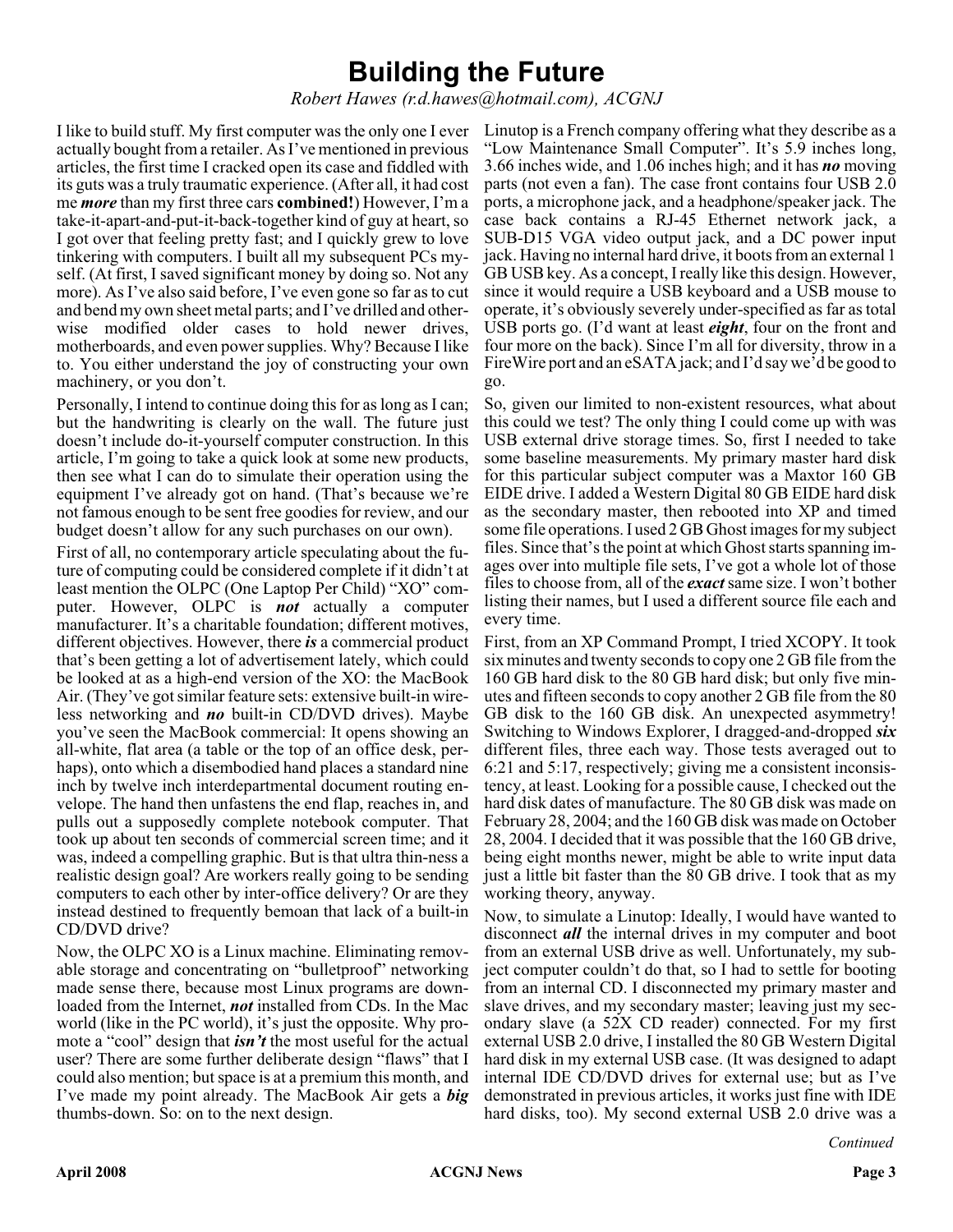### **From The DealsGuy For April 2008**

*Bob (The Cheapskate) Click (bobclick@mindspring.com), Greater Orlando Computer Users Group.*

#### **\*Great Shows!**

The International Builders Show came to town again this year and I worked in it several days. It's the largest show in the amount of freight (thirteen million pounds) of any show that has been held here, and close to the largest in area. The dock basin was piled high with crates of all kinds. There were five beautiful modular homes set up on blocks in the parking lot for people to tour. The modules arrived a week before the show opened, but all the homes were assembled with the finishing touches in time for show days. One was a three-story 2700 square foot model worth over a million dollars, which was actually sold during the show. One home featured technology of the future such as calling you or sending you an e-mail at work if something goes wrong. I'll write a separate article about that which will be available on my Web site soon. Kohler had their million-dollar computer controlled waterfall again this year, and it was fascinating to watch it making letters, words, ad phrases and other decorative things to fall, all completely out of water. Mr. Kohler himself flew in to look over the display.

Another show we worked was the Orgill Show *<http://www.orgill.com>*. That is like a giant hardware store, but is a trade show (about 500,000 square feet of display area) with exhibitors showing their latest wares. Orgill is a large independent hardware distributor. Many exhibitors prefer not to take their booth's displayed products back home so some dealers come with large trailers and purchase as many products from vendor booths as they can carry, after the show closes. Some booths just leave their products, and volunteers from Habitat for Humanity collect as much as they can for that organization's projects. "Pallet pricing" and "coupon

*Continued*

#### **Building the Future,** *continued*

Western Digital stand-alone 250 GB sealed unit that I've had for well over a year now, but which I've never used in a club project before.

For the boot disk, I chose my sentimental favorite: the SimplyMEPIS 3.3 live CD. It's three years old now. That's *well* over the hill for a Linux distribution; but as I've said before, I'll never forget what I experienced the first time I ran it: A feeling of euphoria came over me, and I thought; "This is**it**! We can do it! We can send Microsoft to the Scrap Heap of History!" I certainly needed that wonderful memory now, to offset the feeling of total confusion I got after I performed four drag-and-drop tests (two each way). I got times of 2:37, 2:35, 2:31 and 2:27. That's more than twice as fast as my supposed baseline measurements, and almost *three* times as fast as the 80 GB hard disk's previously measured performance. At first, I suspected some hidden form of write caching; but I was eventually able to eliminate that possibility. Both drives *were* really writing that fast. USB 2.0 certainly works a lot better than I thought! It gets a *big* thumbs-up!

I'll miss my homemade computers; but the Linutop design is certainly something I could get used to.

#### **Appendix I: Even More Copyright Paranoia**

I added an Appendix to the end of my article for our February, 2006 issue, in which I groveled abjectly; begging Garry Trudeau not to sue me for paraphrasing a punch line that I remembered reading in one of his comic strips during the seventies. I've got more of the same this month. In the first paragraph of this article, I wrote; "Why? Because I like to". As I typed that, a certain song was running through my mind. It probably also flashed through your memory as you read those words. They were recited at the end of every episode of a TV show that I watched almost every weekday when it originally ran (and occasionally in reruns for years thereafter). I'm not going to name the song (or the show), but I must have heard it at least a thousand times as I grew up. Three of those

words are exactly the same, and one of the other two rhymes with the original version. Therefore: 60% of that saying was copyrighted sometime in the mid fifties by Walt Disney Productions. (All rights reserved). There, I said it. Please, please, **please, please,** *please* don't sue us.

So, why am I concerned about only three words? Because I know from personal experience that they made quite a big fuss over two. In 1959, Disney released the animated feature film *Sleeping Beauty*. This classic fairy tale was first published in a book under that name in 1697, and the story itself can be traced back to at least 1634. It had been set to music, and performed in Paris as an opera in 1825; and Tchaikovsky composed it as a ballet in 1890. Sometime around 1960, my grammar school class was scheduled to sing the title song (most likely from the Tchaikovsky version) at some kind of event in the school auditorium. (It might even have been for a graduation ceremony). One day during rehearsal, the teacher suddenly told us that Disney wouldn't let us say "Sleeping Beauty". They didn't object to the music, just the words. Though clearly printed on our sheet music, we would *not* be permitted to speak them aloud in public. We had to sing "Pretty Princess" instead.

Now, for some no doubt deeply Freudian reason, I remember that last minute word change; although I've forgotten a lot of the details about the performance itself (including exactly *when* it was). Plus, being only a student, I was never actually told anything at all about the background details. For instance, just how did Disney find out about our plans? Did they have "moles" in small schools all over New Jersey (or maybe the whole country)? By then, those words had been sung for over a century, and had been read in print for about two centuries longer. Yet Disney was somehow able to claim them exclusively, and to successfully forbid us from using them. To what lengths might they be prepared to go for *three* words? Hopefully, they've now been appeased, and we*won't* find out.  $\Box$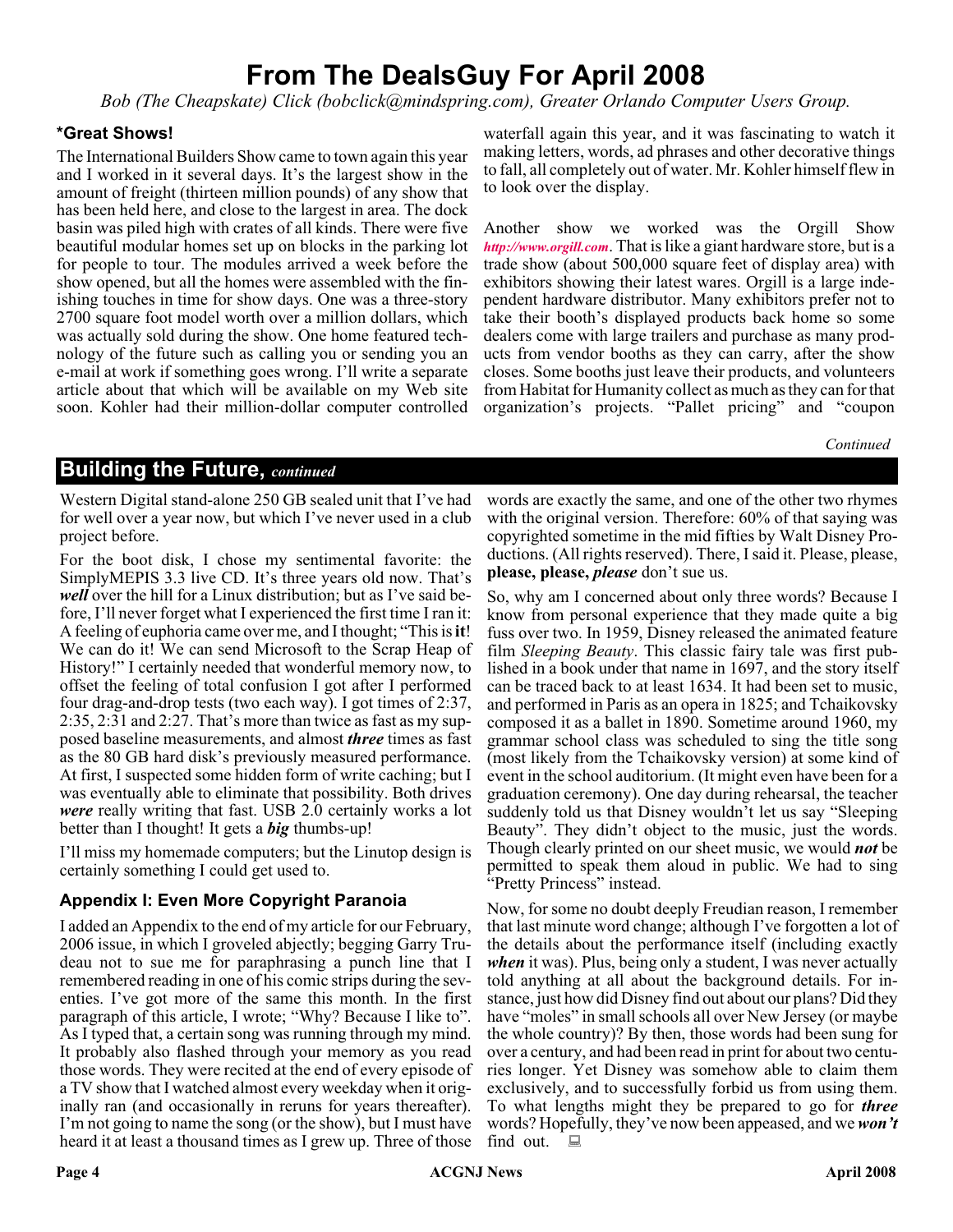#### **DealsGuy,** *continued*

specials" are featured for dealers attending and the Orgill reps wear different colored blazers signifying their sales volume.

A coworker said an attendee was looking for me, saying he reads my column all the time, but my coworker unknowingly gave him incorrect location information and he never found me. I was very disappointed. It's not the first time someone has looked for me at a show, but they are often large areas and unless you know who to ask, getting together is difficult because most of us don't know much about where others were assigned to work, and my wife and I don't work all of the shows here.

March will bring the Electronic House Expo *<http://www.ehxweb.com>*, one of my favorites. I won't be working it, but hope to look around. Central Florida Computer Society *<http://www.cfcs.org>* has already made arrangements for their membership to attend at no cost. I recommend that one if you are in the area.

#### **\*Are You Ready To Tax Your Brain?**

AlbyMedia has released version 1.1 of PIQE: Chain of Puzzles. It contains different types of challenging puzzles, has three difficulty levels and allows comparing your results with other players. It's a set of engaging puzzles giving you a real challenge. The game has progress check and result comparison features to provide you with detailed information on your development. The game has three difficulties, offering more sophisticated puzzles after you beat the easier ones. Please visit *<http://piqe.albymedia.com>* for a free trial of the product.

PIQE: Chain of Puzzles runs under Microsoft Windows and costs \$14.95 (USD) for a single-user license. AlbyMedia offers user group members 15% discount on the PIQE: Chain of Puzzles. Use the coupon code ALBY-JMGJ at *<https://www.regnow.com/softsell/nph-softsell.cgi?item=15534-3>*. Licensed customers get free technical support and free upgrades.

Download : *[www.albymedia.com/downloads/piqe.setup.exe](http://www.albymedia.com/downloads/piqe.setup.exe)*

Company web-site: *<http://www.albymedia.com>*

#### **\*Here's Another Freebie!**

DVDVideoSoft, an Internet resource dedicated to free software, multimedia software guides and tutorials has just updated Free Video to Flash Converter. The new version features 30+ player skins and new easy-to-use web integration, just copy and paste html code to the site or blog. Convert video files to flash (SWF and FLV). Convert the whole movie or just a portion. Free Video to Flash Converter is available at *[dvdvideosoft.com/products/dvd/Free-Video-to-Flash-Converter.htm](http://www.dvdvideosoft.com/products/dvd/Free-Video-to-Flash-Converter.htm)* for free download. The program contains no spyware or adware. No activation or registration is required. Just download and use it.

Video to Flash Converter is already the 15th free program developed by DVDVideoSoft and has developed a line of free tools: Free Video Dun, Free YouTube to iPod Converter, Free YouTube to MP3 Converter, Free YouTube to iPhone Converter, Free Video to iPod Converter, Free Video to iPhone Converter, Free Video to MP3 Converter, Free YouTube Uploader, Free Audio Dub, Free YouTube to MP3 Converter,

Free 3GP Video Converter, Free Video Flip and Rotate, Free Video to JPG Converter and finally Free YouTube Download *[www.dvdvideosoft.com/products/dvd/Free-YouTube-Download.htm](http://www.dvdvideosoft.com/products/dvd/Free-YouTube-Download.htm)*.

All titles are available at *[http://www.dvdvideosoft.com](http://www.dvdvideosoft.com/free-dvd-video-software.htm)* for immediate download. Also here are lots of guides and tutorials related to different video tasks like burning and ripping DVDs, making DVD copies, converting between all video formats and more. All our programs run under Windows Vista/XP/2000. We respect our users' privacy and there's no spyware or adware.

#### **\*Comfort Should Be The Golden Rule!**

Comfort Software Group announces Comfort Keys 3.0, a successor to the popular hotkey management tool. The new version supports non-standard keyboard types (Ergonomic and Dell Inspiron 6000); speaks two new languages (Hungarian and simplified Chinese); has adjustable sensitivity for fast input of capital letters, spaces and other characters; has the option of hiding in the system tray and features an enhanced hotkey management window with a full list of hotkeys and new groups.

Comfort Keys is a multifunctional hotkey manager for Windows Vista, XP and 2000. The integrated clipboard manager extends the capabilities of the standard Windows clipboard allowing you to save an unlimited number of copied objects and reuse them as much as you want; and makes sure your clipboard data is saved in case of a power failure or hardware crash. It also features an advanced task switcher, sound control tools and a virtual keyboard that facilitates the choice and configuration of your hotkey combinations. You can quickly switch languages, convert the selected fragment of text into another language (or case), run keystroke macros, easily manage a window and even restart the computer using the keyboard.

Comfort Keys supports Windows Vista/2000/XP operating systems. A personal license costs only \$29.95. A multi-user license ranges from \$21.95 to \$6.95. The company offers a 30-day money back guarantee on all orders. More information on Comfort Keys, as well as its free trial version, is available at *<http://www.comfort-software.com/hotkey-manager.html>*

Products can be purchased from Plimus, the official reseller of Comfort Software Group products. Major credit cards (VISA, MasterCard, Amex and Discover) are accepted. User Group members get 30% discount at: *[https://secure.plimus.com](https://secure.plimus.com/jsp/buynow.jsp?contractId=1711308&couponCode=dealsguy)*.

#### **\*Wow! What a Clock!**

*Continued* ALSEDI Group announces version 2.6 of PerfectClock. It delivers any number of realistic clocks onto the desktop or replaces your wallpaper with clock wallpaper. PerfectClock lets you know the time in the most convenient way by looking at stylish analog or digital clocks. Enjoy having as many clocks on the desktop as you need, each displaying the time for the defined time zone. You can use the wallpaper clock as a screensaver. PerfectClock supports scaling. You can set a label to a clock and customize fonts, color, position and other parameters. The Reminder feature is also customizable. On the official website are dozens of clock and wallpaper clock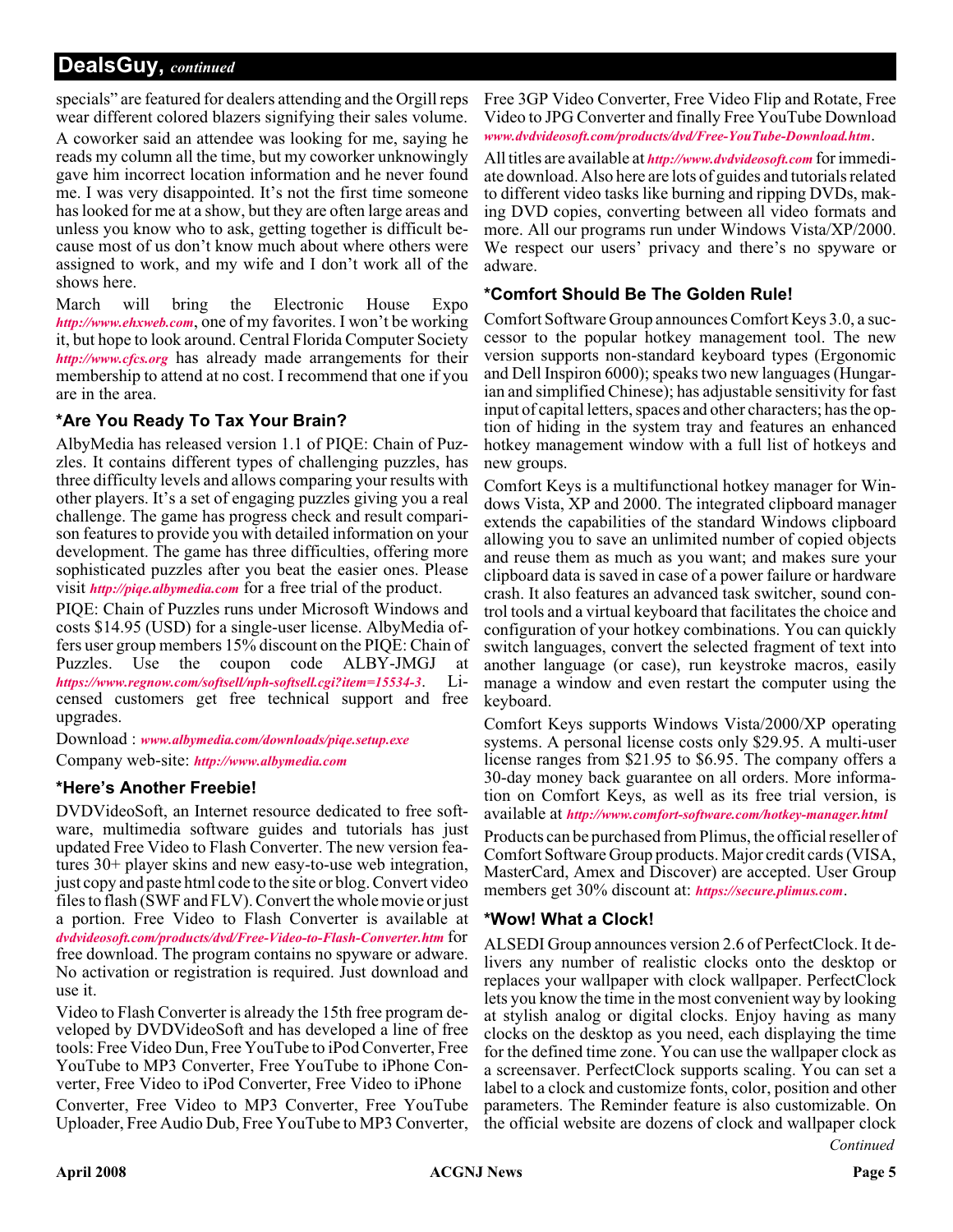### **Recording Audio**

*Bart Koslow (review(at)topcc.org), Thousand Oaks Personal Computer Club (<http://topcc.org/>*)

Nowadays it is no problem to record video from a TV broadcast, VCR or other source using a Digital Video Recorder. When I began to look into recording music broadcasts off the air, I found that there were external Audio recorders, but they were expensive, beginning in the \$250 range and up. This is twice as much as a similar Video Recorder. Since I wanted to create CDs from the broadcast music and I had DVD/CD burners on my computer I decided that using my computer was a better and cheaper alternative.

One possibility was a TV/FM card for my computer which may be purchased for \$30 to \$40 and up. However, I found a cheaper method. My stereo system was only a few feet from my computer, so I connected an audio output from my audio receiver to the line in on my computer sound card. I happened to have a cable with two RCA connectors on one end going to a single stereo connector on the other end. Just what I needed, I connected the RCA connectors to audio out on my receiver and the stereo connector to the line in on my sound card on the computer. Now all I needed was a program that could access the sound card and record the input.

I hit the jackpot. Roxio Easy Media Creator has just the program. Not only that, but, once you complete your recording, Roxio has a basic sound editor that enables editing the sound files, and programs to burn the files to a CD or DVD. The Roxio program will access a number of inputs besides the line in. You may access your phone line, CD player, microphone input, and other inputs including Internet Radio broadcasts received on your computer. You may also decide which type of file format to record, WAV, MP3, or WMA, what fidelity to record, and where to save the recorded file. In addition, there is a recording level meter and control.

Once I turned on my stereo receiver and accessed the Roxio recording program, everything went well. I recorded a long broadcast for a few hours and then my computer told me I had

a problem and had to close the Roxio program. I lost my whole recording, but now I knew it worked and tried again.

This time I closed all the programs I did not need and disconnected from the Internet to get less interference when I recorded. After editing the recorded audio file, I successfully burned it to two CDs.

If you have music cassettes or even VCRs with music, you may use this technique to transfer music to CDs. If you have cable or satellite TV service with accompanying radio, you may use the above procedure to record from your set top box to your computer. I have satellite service with SIRIUS radio, and am now recording live and historical music broadcasts that interest me.

I next discovered that in many cases I could bypass an external stereo receiver, set top box, or recorder by using Internet Radio which may be played using Windows Media Player, iTunes Player, Real Player or other free media players. All you have to do is find the radio station that is broadcasting the music you wish and then enter the URL for its streaming audio broadcasts in the Player software. I did a search using Google and found there are numerous Internet radio station locators, found the station I wanted and entered the URL. Now I had the music coming in directly to my computer from the Internet with no intermediary device. In order to save the music I again resorted to Roxio's "Capture Audio from Sound Card" program and changed the input from "Line In" to "Stereo Mix," and recorded the broadcast to a file. Edit the audio file and burn it to a CD and I was finished. It all worked like a charm. Now, I do not need a Stereo Receiver, external recorder or even have to add a TV/ FM card to my computer. The simple solutions are always the best ones.

*This article has been provided to APCUG by the author solely for publication by APCUG member groups. All other uses require the permission of the author (see e-mail address*  $above. \equiv$ 

#### **DealsGuy,** *continued*

skins. It allows you to adjust hue, saturation, brightness and contrast to reach optimal appearance of the clock.

You can manually create a unique skin without being a programmer. New customers purchasing PerfectClock can order a Personal Family Photo Clock Skin at no cost. It only requires selecting a frame pattern, sending a photo or two, and the skin will be delivered to you in three days. This skin makes a great present for family events. Visit *<http://www.perfect-clock.com>* to get the trial version.

PerfectClock runs under Windows Vista/XP/2000. The Standard Edition costs \$16.95 (USD) for a single-user license and the Professional Edition, supporting the Wallpaper Clock feature, costs \$23.95 (USD). Licensed customers are entitled to the fully functional version of the product, free technical sup-

port and free upgrades. Further information on PerfectClock, as well as a free trial copy is available from *<http://www.perfect-clock.com>*. Get a 20% discount on *[Professional](https://www.plimus.com/jsp/buynow.jsp?contractId=1717144&couponCode=GROUP20PERCENT) version* or 20% discount on the *[Standard Edition](https://www.plimus.com/jsp/buynow.jsp?contractId=1695221&couponCode=GROUP20PERCENT)*.

Company web-site: *<http://www.alsedi.com>*

That's it for this month. I'll have more new product announcements on my Web site (most not offering a discount). Meet me here again next month if your editor permits. This column is written to make user group members aware of special offers or freebies I have found or arranged, and my comments should not be interpreted to encourage, or discourage, the purchase of any products, no matter how enthused I might sound. Bob (The Cheapskate) Click. Visit my Web site at *<http://www.dealsguy.com>*.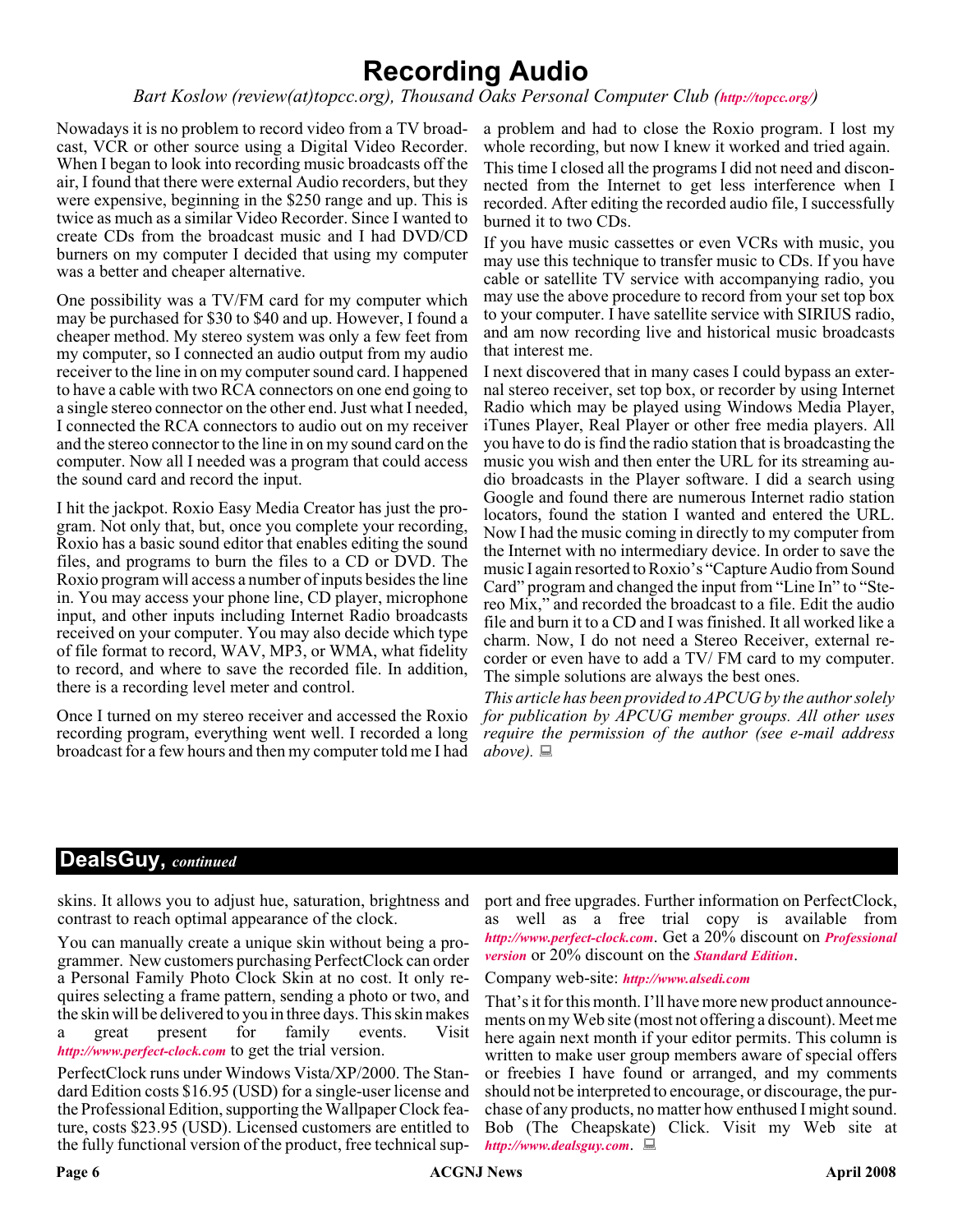### **All Computers Wait at the Same Speed**

*Vinny La Bash (vlabash(at)comcast.net), Sarasota Personal Computer Users Group (www.spcug.org)*

I first heard that phrase about ten years ago at a geek conference in Seattle. A decade ago is earlier than the Stone Age in computer years. It was probably meant to make fun of the propeller heads that couldn't live without the fastest CPU on their motherboard. The geeks' concern with processing speed seemed ridiculous to those who understood that computers spend very little of their time processing information. They spend it waiting for us to tell them to do something. You would certainly find your life very boring if you had to spend 99% of your time waiting for other people to act before you could do anything.

What are we talking about? We're talking about keeping your system properly tuned so you don't have to wait while it tries to do its job. It's no secret that Vista has had performance problems. Microsoft has promised that their upcoming service pack should resolve most if not all performance issues. We've heard similar promises from Redmond before, but this time they say they really mean it. In fairness, not every performance issue can be laid at Microsoft's doorstep, but it's always fun to blame them —they're such an easy target.

Vista puts great demands on your CPU due to Aero and other assorted graphical gizmos built into the product. They should have named it the Eye Candy OS. Responding to the user community, Microsoft also added security features and additional functions that were not present in XP. When you ask your CPU to do more, you're adding overhead. This means you need more CPU power or you live with a slower system. If Vista performance has been less than stellar, the good news is that you can do something about it other than buying a new computer. Here are some of the things you can do to make Vista more appealing from a performance standpoint.

You're probably tired of hearing this one. It's like mother telling you to eat your vegetables. You know she's right, but you don't want to hear it. **Add more memory**. Vista is hungrier for RAM than any of its predecessors, and with memory as cheap as it is, it doesn't make sense to keep it on a starvation diet. XP runs great on one gigabyte of RAM. Vista should have two gigabytes as a minimum, and you won't go wrong by installing even four gigabytes.

Even with enough physical memory, Vista can still act like a tired old dog if you have a lightweight video card. Go into the Performance Information and Tools utility in Control Panel, and check out your video card with Windows Experience Index. You need a video card that's certified for Vista Premium and supports Direct X 10. Use the money you save on RAM to buy a good video card. Don't try to do this one on the cheap.

A real help to good performance is bringing your power settings to the High Performance option. Do this from the Power Options utility in Control Panel. The default setting is Balanced which is OK for XP but not Vista. The High above).

Performance setting gives you full access to all the Power in the CPU.

Turn off the sidebar. While this feature is visually appealing, it has few socially redeeming traits. Turning off this feature can sometimes result in significantly faster startups and shutdowns. Disable the sidebar by right-clicking it. Select Properties, and remove the checkmark in the box that starts the sidebar when Vista wakes up.

Fine tune your indexing options. Vista has a great search feature, but it's totally dependent on indexing the files and programs on your hard drive. It's a mixed blessing. You have a fantastic search capability when you index all locations, but you take a performance hit. By indexing fewer areas, performance will improve, but your search feature will be less robust. Vista won't let you turn off indexing completely, but you can disable indexing for locations that may not be important to you. Do this from the Performance Information and Tools utility in Control Panel.

Here's another "eat your veggies" type tip. Empty the Recycle Bin and adjust it so it doesn't take up more than 2% of your hard drive. Right click on the Recycle Bin, select Properties, and make the necessary adjustments in the dialog box. Don't forget to defrag your disk once in a while, and empty the Recycle Bin before you defrag, not after.

Open My Computer from the Desktop. Right click on the C: drive, select Properties and check how much space you have left on your hard drive. If you're approaching 90% or more, you need to take non-essential files and move them to another location. Vista needs free disk space to perform certain housekeeping functions, and if it has to hunt around for room or use virtual memory, your performance hit could be enormous.

Keep your device drivers up-to-date. Device drivers were designed to ensure that programs or hardware peripherals could "talk" to the system without problems and do their jobs properly. Newer drivers can improve 3D performance, fix bugs and other graphical glitches in games and video programs. Device drivers can avoid memory conflicts and prevent programs from squabbling over resources. Newer device drivers can support innovative features within applications, and ensure compatibility among different programs.

These are only some of the things you can do to improve Vista performance. Removing unnecessary startup programs, preventing spyware and virus infections, and updating old software are additional steps you can take. If your system is frequently hanging up or crashing after doing everything you can do to improve performance, then it's time to consider reformatting your hard drive and reinstalling everything, but that's another article.

*This article has been provided to APCUG by the author solely for publication by APCUG member groups. All other uses require the permission of the author (see e-mail address*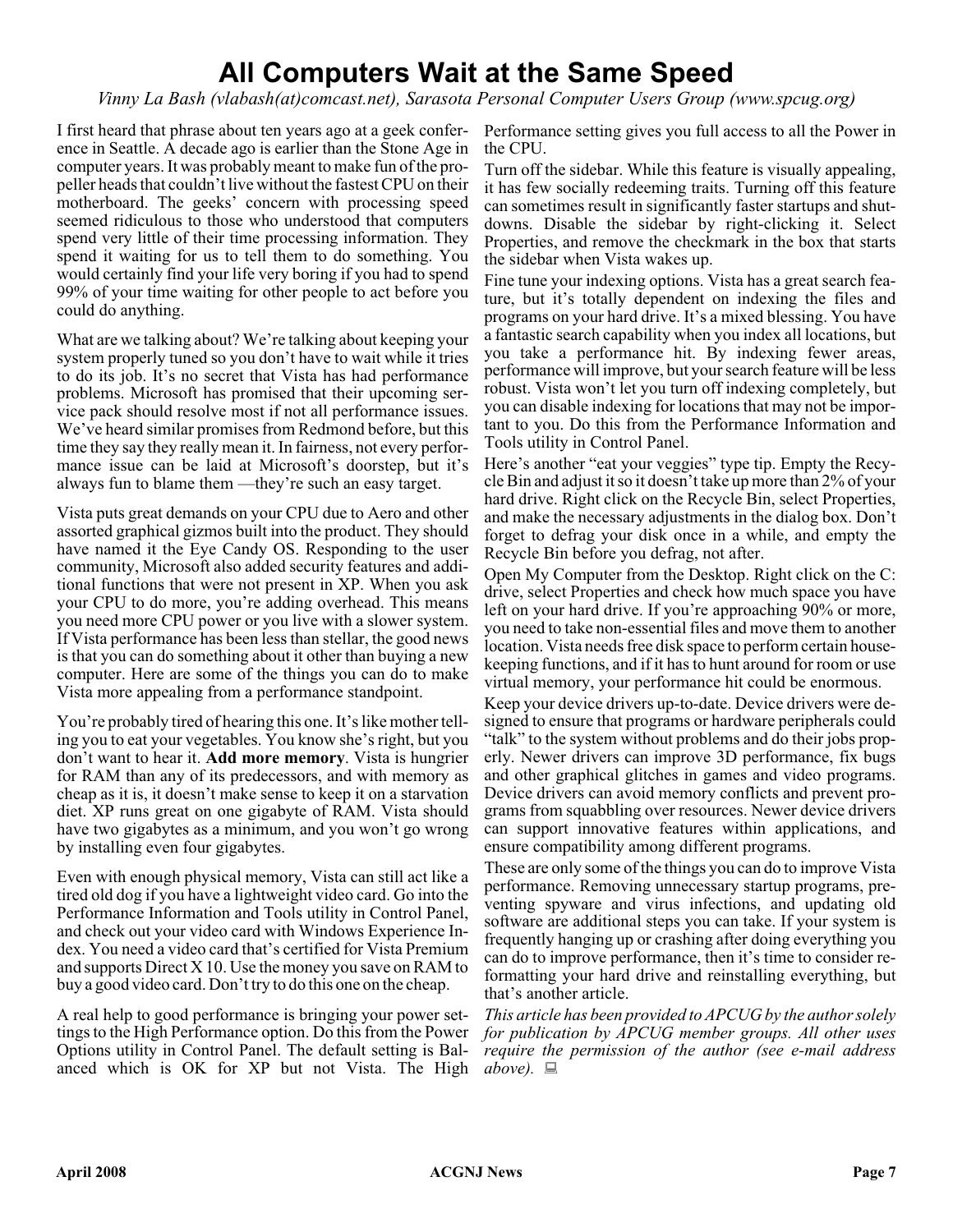### **Benefits of Using a Computer Sandbox**

*Gene Barlow, User Group Relations*

A computer Sandbox is newer technology that is not very well known, but, it can be quite useful in many situations. By using a Sandbox utility, you can place your computer in a protected state where you can try some rather risky things on your computer and not have your computer damaged in the trials. Once you place your computer into Sandbox mode, you can safely run anything on your computer, knowing that all changes to your hard drive will not be permanently made to your computer. While in Sandbox mode, your computer runs as if all changes to the hard drive were actually made to your system. But, at the end of using the Sandbox, you can throw away these changes, putting your computer back exactly the way it was before entering the Sandbox. Let's take a look at some real life situations to better understand the benefits of using a Sandbox utility.

#### **Installing New Software**

Everyone knows that when you install a new software product on your computer, parts of the product are placed all over your computer's hard drive. Entries are made to the Windows Registry, special supporting files are place in certain directories of the operating system, and other shortcut and setting files are scattered in various places on your hard drive. These are in addition to the main folder that is installed on your hard drive with the software programs. Most software will uninstall easily, but often pieces of the product are left behind on your hard drive. These leftover pieces of orphaned software can build up and slow down your computer. Some software products include hidden viruses or other bad programs as you install them. The end result is that installing new software on your computer can be a risky thing to do.

Using a Sandbox to install and test new software is a much better approach. With a Sandbox, you put your computer in Sandbox mode before you downloaded and installed the new software. Since the Sandbox lets you use the newly installed software just as if it had been permanently installed on your computer, you can run the new software to try it out and see if you like it. You can also run virus utilities to see if the installation gave you a virus you were not expecting. If you find viruses on your computer or just decide you do not like the newly installed software, you can get out of the Sandbox and throw away all traces of that software product and any hidden virus that came with it.

#### **Letting Others Use Your Computer**

Another reason to use a Sandbox is to let others use your computer. Other users may change your computer to match the way they like to use computers. For example, many of us have grandkids that come to visit and want to play on our computer. They may download games they like, change your wallpaper and default font sizes. They may pick up viruses in the process of getting your computer changed to their needs. When they leave, your computer no longer is the same as it was before they arrived. It may take you days to get it working again like you want it to. With a Sandbox, you can place the computer in Sandbox mode before they arrive and then let them play on

your computer to their hearts content. When they leave, you simply exit the Sandbox and throw away all changes that they made to your computer. It is instantly back the way it was before they started to use it.

#### **Computer Labs and Classrooms**

User groups that have computer labs or classrooms have a similar situation. The classroom computers are setup carefully by the instructors before the class begins. Once the students have used the computer throughout the day, the computers are different and modified from what they were in the beginning of the day. This may cause problems for the students that follow them, so the instructors will often restore the computer's hard drives to put them back to normal. With a Sandbox, this long restore process is not needed. Instead, put the computers in Sandbox mode at the beginning of the day before the students arrive. Then at the end of the day, exit the Sandbox and throw away all hard drive changes made by the students. The computers are quickly returned to their normal state as you exit the Sandbox.

#### **Browsing the Internet**

Much of the Spyware that you pick up on your computer comes from simply browsing the internet. Some web sites are designed so that simply passing your cursor over a part of the screen is enough to activate a download of Spyware to your computer. Not only that, but your privacy is at risk when you browse the Internet. Windows automatically saves all of the places you browse to and all of the screens you see on the Internet. Browsing the Internet in a Sandbox is a much better approach. Place your computer in Sandbox mode before you start to browse the internet. Then browse all of the sites you want to. When you are done browsing the internet, exit out of the Sandbox and throw away all Spyware and traces of web sites you may have visited.

We offer three excellent Sandbox products that you may want to use on your computer. Let's look at each of these briefly to help you decide which one would best meet your needs.

#### **StorageCraft ShadowSurfer**

The smallest and least expensive Sandbox we offer is ShadowSurfer by StorageCraft Software. This product is the quickest product to install and the easiest product to use of all of our Sandbox products. With ShadowSurfer, all changes to your hard drive are always thrown away when you exit the Sandbox, which is what you want in most cases anyway. This excellent product runs on Win2000 and WinXP systems and is available from us at the discount price of just \$20. This is an excellent beginning Sandbox product for most home users.

#### **Acronis True Image 11 Home Try&Decide**

The next step up in ability and price is a feature that Acronis has added to their new True Image 11 Home backup utility. This feature is called Try&Decide and it is a Sandbox feature built into this award winning backup utility. Try&Decide requires that you create and use the Acronis SecureZone on your hard drive to contain the temporary changes to your hard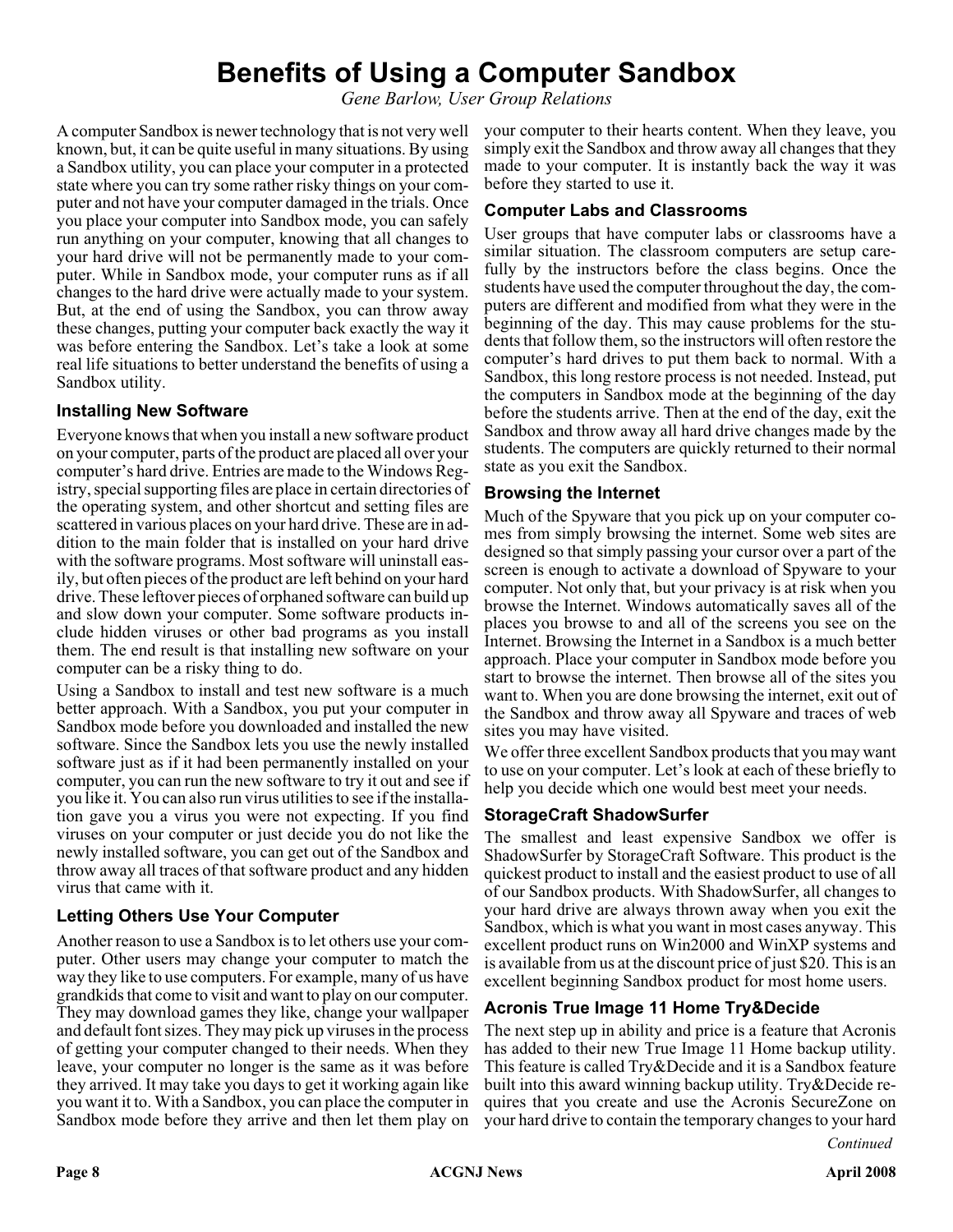### **Shortcuts**

*Mike Moore (ml.moore@insightbb.com), Bowling Green Area Microcomputer User Group (www.bgamug.org)*

Why do some icons on your desktop have a little white arrow embedded in the picture?

These are shortcuts (sometimes called links). They are small files that represent and "point to" the real thing. When you double -left-click on a shortcut icon, Windows reads the location of the file to open from within the shortcut file, then opens the target file. Shortcuts are, in the lingo of computer programmers, symbolic links to actual files. They don't contain any of the file's information—they just point to it. In real terms: if Peoria, Illinois was a file, then its shortcut would be the map telling you how to get there.

Why do we use shortcuts? Why not just put the real, actual file on your desktop? There are several reasons. First, since a shortcut does not contain any of the target file's information, it can be deleted without damaging the file it points to. Therefore, placing shortcuts on the desktop (or in any directory) is safer. Accidental deletion of these links will not affect anything other than you may lose track of where your file was!

The other reason is that you can have many shortcuts and place them anywhere you might need quick access to your file. For example, when we give away computers, we organize the software links in various folders on the desktop. There's a folder for Educational software and Game software links, and for the software that is both Educational and Fun,

we put links to the same program in both the Educational and Game folders. You can rename shortcuts to anything you want, and it won't affect the real name of the file they point to.

Shortcuts are also portable! If I know for sure that a program will be in a certain place on nearly every PC, I can e-mail a link to someone and tell them to place it on their desktop. Double-clicking on it should open that file on my recipient's PC! E-mailing a link is much more of a sure bet than e-mailing an executable file — because most e-mail servers just won't allow executables (files ending in .EXE) to be sent!

How does one create a link? The best way is to find the file you want the link to refer to, then do a single right-click on it. This brings up a context menu where you can create the shortcut. Once the shortcut is created you can move it to any directory or to the desktop.

For creating desktop links, Windows provides a shortcut wizard that allows you to create a shortcut for any file type including a web page or another folder. From anywhere on the desktop, right click and select 'New' and then 'Shortcut' to activate this wizard.

This article has been provided to APCUG by the author solely for publication by APCUG member groups. All other uses require the permission of the author (see e-mail address above).  $\Box$ 

#### **Benefits of Using a Computer Sandbox**, *continued*

drive. When you exit the Sandbox with this product, you can choose to keep all changes to your hard drive or throw them all away. This excellent product runs on Win2000, WinXP, and WinVista operating systems and is available from us at the discount price of just \$29 for a download or \$33 on a CD. This is a very good Sandbox feature that comes with an outstanding backup utility.

#### **StorageCraft ShadowUser Pro**

The most advanced Sandbox utility we offer is ShadowUser Pro by StorageCraft Software. This is a professional-level Sandbox product that has many options and features to it. With this product, you can password protect the controls of the Sandbox, so that nobody can disable the Sandbox unless they know the password. Perhaps the biggest differences between this product and the other two Sandbox products is that you can pick and choose what files to throw away and what files to keep as you exit the Sandbox. This top of the line Sandbox product runs on Win2000 and WinXP operating systems and is available from us at the discount price of \$47. This is the product you should use if you are running a public computer workstation that needs tight controls.

A Sandbox offers you a new way to protect your computer from damage from the software you install or access on the in-

ternet. It also keeps your hard drive safe from damage caused by others using your computer. The selection of Sandbox products we offer lets you pick and choose which one is right for your needs. To order your Sandbox product, go to *[www.ugr.com](http://www.ugr.com)* and find the Sandbox product you are interested in. Then click on the Buy Now button on that product page to place your order using our secure web shopping cart. As you complete your order indicate the order code of UGNL0108 to qualify for these excellent discount prices. If you have questions about this new technology or about any of these products send an email to gene@ugr.com and I will try to help you.

Gene Barlow, User Group Relations, PO Box 911600, St George, UT 84791-1600, (*[www.ugr.com](http://www.ugr.com)*)

*This is one of a series of monthly technical articles that I distribute to those that have subscribed to this newsletter. Watch for them and learn more about your computer and its hard drive. You are receiving this newsletter because you subscribed to it or have purchase products from us. To subscribe to this newsletter, send me an e-mail (geneAugr.com). User group newsletter editors may print this article in their monthly newsletter as long as the article is printed in its entirety and not cut or edited. Please send me a copy of the newsletter containing the article so that I can see what groups are running the articles. Copyrighted January 2008*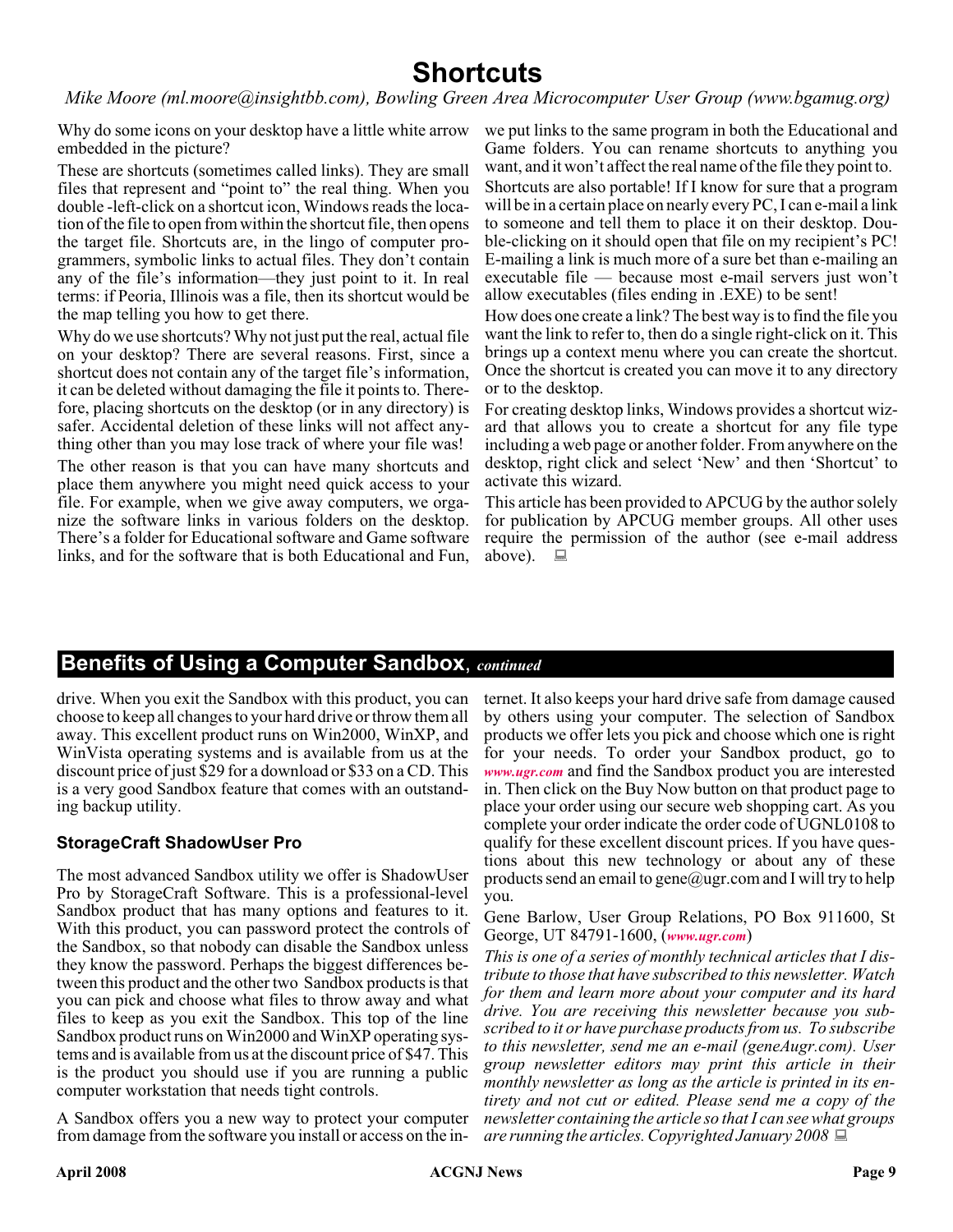### **How to Forward Email**

*Vinny La Bash (vlabash(at)comcast.net), Sarasota Personal Computer Users Group ([www.spcug.org](http://www.spcug.org))*

Let's examine a typical email scenario. After opening your email, you find a message that you simply must share with all your friends. You press the "Forward" button and one way or another get all their email addresses in the "To:" box. Feeling quite satisfied after pressing the "Send" button, you sit back and take satisfaction in the joy you are sending to others.

You should be ashamed of yourself. You have just exposed everyone on your mailing list plus any people who received the email ahead of you to unending streams of spam, spyware, viruses, and other assorted electronic junk and mischief that hackers are prone to these days. What you have done is prove conclusively that you don't have a clue about the proper way to forward email. Your license to compute should be revoked immediately.

As messages get forwarded in this way they move along the internet, and the list of email addresses embedded in the note gets longer and longer. All it takes is for just one of these folks to get a virus or some other kind of malware, and everyone in that address list can be infected.

Anyone can take those email addresses, sell them or send out their own junk mail. Assuming you are a mature responsible adult, you most likely would not want to harm anyone, even inadvertently. What does a conscientious person do to stop or better yet, prevent damage?

When you click the "Forward" button you enter the edit mode of your email client. Before you do anything else DE-LETE all the other email addresses appearing at the top of the message. Let me repeat. DELETE them by highlighting them and THEN pressing the Delete button on your keyboard. It doesn't take long. When you've finished, delete any other junk that isn't actually part of the message, such as information about the original sender. Delete anything that is not part of what you want to send.

If you're sending the message to more than one person, do not use the To: or Cc: fields for adding email addresses. Always, always use the BCC: (blind carbon copy) field for listing the email addresses. The people receiving the message will see only their own address.

Some email clients don't automatically show the blind carbon copy option. If that's the case, click on where it says To: and your address list will appear. Highlight the email address and choose the BCC: option. It's not much effort, and it eliminates the possibility of someone using the email addresses inappropriately. When you send using the blind carbon copy, everyone receiving the message will see "Undisclosed Recipients" in the heading information. If your email client requires that something be in the To: field, send the message to yourself and use the BCC: field for everyone else.

Remove any FW in the subject line. Better yet, clean up the subject line completely by fixing any spelling or grammatical mistakes. Why let someone else's errors appear as your own?

Sometimes you will receive an email that is a petition. It states a position and directs you to add your name, address, and sometimes other information. Then you're supposed to send it to as many people as possible. If enough people do this, an email can contain hundreds if not thousands of names and addresses.

The longer the list gets the more valuable it becomes to a spammer or hacker because the names and email addresses are valid. If you really want to support the idea behind the petition, a personal letter to the eventual recipient carries a lot more weight than a piece of paper with a long list of names. When you think about it, lists like these can be generated from telephone books. Do you really think that a member of congress is going to pay attention to something that could be so easily faked?

Sometimes these petitions come with statements or warnings that the emails are being traced. Don't believe it. While technology is constantly improving, there is still no way to trace emails through the internet.

One kind of really annoying email is the one that promises that something wonderful is going to happen, but only if I forward the message to at least ten people in the next ten minutes. However, if I fail to do so, some unspeakable evil will surely befall me. I always fail to do so, and nothing bad has happened yet, but I wonder if this could be the reason I haven't won the lottery.

Before forwarding some version of an Amber Alert, take a little time to check out the story behind the message. Most of these messages have been circulating around the internet for years. Some of them have been around for a decade. Almost all of them are much less than they seem. Some sites that will help:

*[www.hoaxbusters.com](http://www.hoaxbusters.com) [http://urbanlegends.about.com/od/internet/a/current\\_netlore.ht](http://urbanlegends.about.com/od/internet/a/current_netlore.htm  ) m <http://ciac.llnl.gov/ciac/bulletins/h-05.shtml> <http://www.snopes.com/snopes.asp> <http://www.vmyths.com/>*

You may not be able to stop this stuff on your own, but you can stop contributing to it.

#### **A SIG-nificant Anniversary**

On January 15, 2008, the  $C/C++$ Users Group (an ACGNJ Special Interest Group) celebrated its 18<sup>th</sup> Anniversary; each and every one of those years under the leadership of Bruce Arnold. Congratulations, Bruce; and Happy Anniversary!

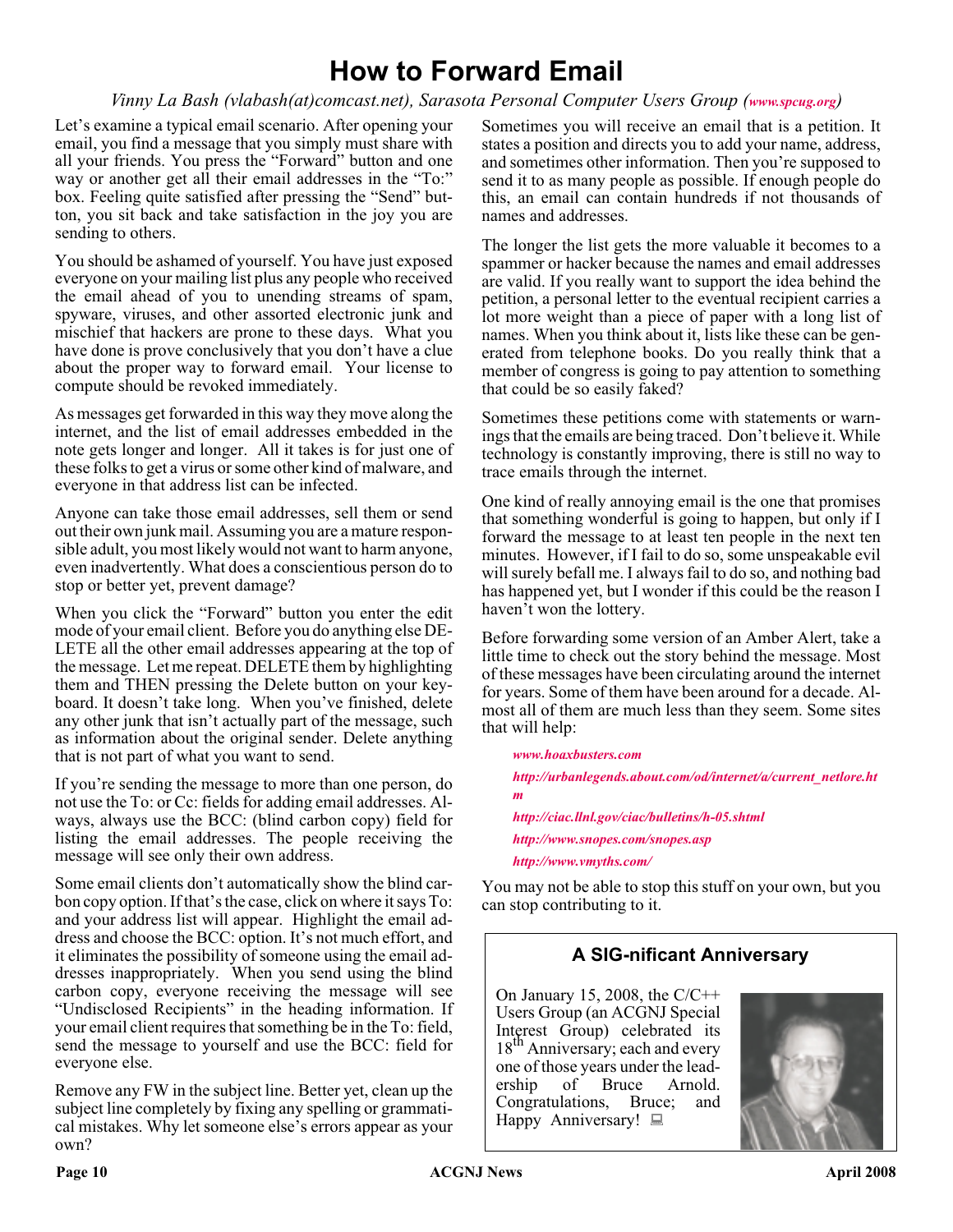### **Converting CD-Based Music to Compressed Audio Files**

*Mike Moore (ml.moore(at)insightbb.com), Bowling Green Area Microcomputer User Group ([www.bgamug.org](http://www.bgamug.org))*

I spent the equivalent of two or three days in January, working a few minutes at a time, converting all of our CDs to MP3 format. I had been dreading this project, thinking that it would take too much time, but it really was not that bad and the results are going to be worth it.

A few years ago I purchased a 400-CD jukebox type CD player. This device has the capability of displaying a short line containing the album's title, using a standard PC keyboard, but the process is complicated with problems. It's easy to get CDs in the wrong slot and of course, you can only play them in the room where you've physically situated the jukebox unit.

In the past few years, we've been getting away from the album and becoming more focused on individual songs. This lamentable trend has been fueled by the 99 cent price point associated with downloading music by the song. Artists and producers alike have vilified this process, claiming that the artistic sum worth of songs on an album is greater than the tunes taken as individual songs.

I can buy into this sadness, to a point. I remember the smell of vinyl LPs, unwrapping the cellophane outer wrap, and the incredible detail the producers went into in packing artistic value into the finished product, right down to the order the songs appear on the album. These days, you just Google the album or artist title and download the jpeg, that's about it. For a fee, a program called iTunes will do this automatically.

So why would a guy spend the time to rip (compress) the tracks of a CD or other ancient audio product to MP3 files? There are a few good reasons to do this. For one thing, the devices that play music have become decentralized. What I mean by that is if you can imagine your computer as the "record player," then it's not much of a stretch to think of playing music anywhere in the house, car or workplace.

Doing this in the past meant locating the song you want (which may or may not be an easy task), finding the CD (or tape, or LP) it's recorded on, and hoping that it's not damaged.

Then once you've got it, you carry it to where ever you want to hear it. For me, this was often the car, and a car is a great place to scratch or otherwise ruin a CD, and I've also known friends whose entire CD collections have been stolen from vehicles. Physically moving music and other files from player to player is sometimes humorously referred to as "Sneaker Net"

But once you begin to think of your songs and other media in terms of compressed MP3 files, they become at once more searchable, more replaceable, and more portable.

Compressed audio files, though the wonder of a shared internet database called Gracenote (formerly CDDB), contain informational tidbits that can searched. On the other hand, ordinary music tracks on a Compact Disc have no information associated with them at all, not even the name of the song. By converting CD-ROM music to MP3 files, your database can pull up a playlist using information encoded in the MP3 file. Most ripping software (such as C-Dex, available at *<http://cdexos.sourceforge.net/>*) will query the CDDB so you won't have to type in the names of the songs or the name of the CD.

Compressed audio files can be stored on any hard drive in the house and can be made available on inexpensive MP3 players, iPods, and Multimedia computers that attach directly to your sound system. There is usually no special hardware to buy you can just feed the stereo output from your computer's sound card to the audio input on your TV or stereo amplifier.

Most of the MP3 player devices out there do not require a lot in the way of software — you generally plug them into a computer, they assign themselves a drive letter, and you can just copy your songs to the devices as if they were another hard drive. There are even self-contained wireless hard drives (see: *<http://www.apple.com/airportexpress>*) that will broadcast your music wirelessly to any networked computer in the house!

Compressed audio files cannot get scratched like CDs do, and if your iPod or MP3 player is stolen or accidentally formatted (happens all the time!), or even if your entire CD collection is stolen, it's no longer the end of the world. You just re-copy the files back to another device and you're good to go.

Though not exactly small, compressed audio files do lend themselves much better to e-mail. A typical MP3 music file is around 3 to 6 megabytes, which is just under the threshold of being too large to send to someone using dial-up internet. If both ends of the connection have high-speed, it's no problem at all, as this amount of data can be transmitted by most DSL and cable internet services in about 10 or 20 seconds. The MP3 compressed format is "lossy" in the sense that some of the music data is lost during compression, compared to the original recording, however I've never been able to tell the difference between a compressed song and a non-compressed track on a CD. The data you lose is not data that manifests as part of the music.

By the way, the songs as recorded on CDs you buy are very large - 50 to 80 megabytes would not be uncommon. For those of you audiophiles who need compression but don't want any data loss, consider using the FLAC mode of compression (See *<http://flac.sourceforge.net>* for information). FLAC stands for "Free Lossless Audio Codec"

So, there are a host of reasons why we would want to compress our audio collection, but what is the downside? The only problem I can think of is that most automotive and older CD players cannot recognize the MP3 or any computer generated music format. Some of the newer CD players can, but it's not something that people generally know. So, for example, when I transferred an audio book selection to CD for my wife, she found that the CD player in her car refused to play the media, even though her car is not that old. My car, a Chevy Monte Carlo, played the disk without a problem even though it's an older car than hers. So in this situation you may want to take advantage of software that does the reverse of ripping — it would take MP3 files and lay them down on the CD as if they were ordinary Audio CD tracks. iTunes and many CD-writing utilities such as Nero will do this for you.

Now does anyone wanna buy a used 400-CD jukebox player?

*This article has been provided to APCUG by the author solely for publication by APCUG member groups. All other uses*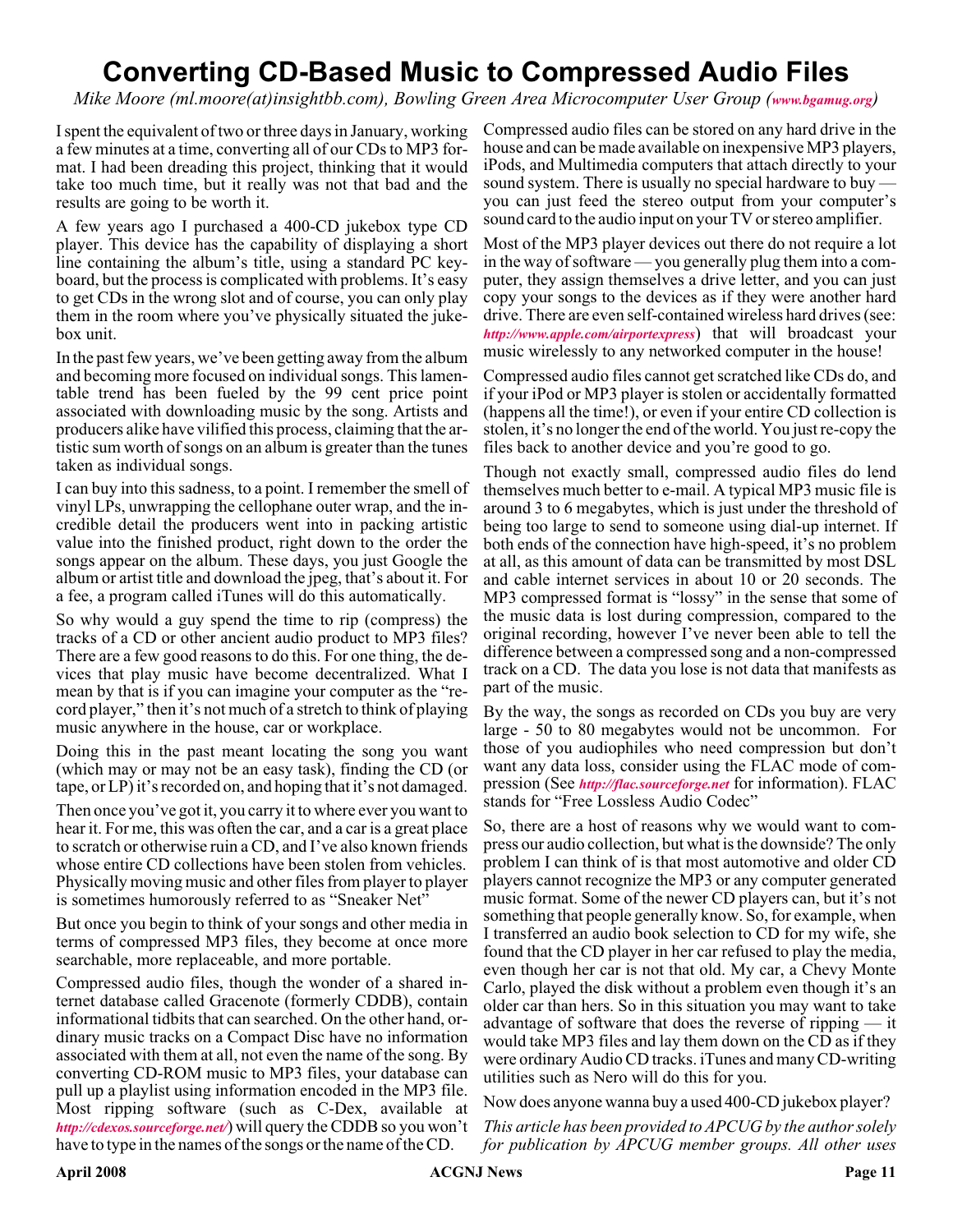#### **C/C++ Programming**

*Bruce Arnold (barnold@ieee.org)*

#### *<http://home.earthlink.net/~barnold2002/Acgnj/index.html>*

This group is devoted to programming languages in general and C, C++, and C++ for Windows programming in particular. Each month a small but hopefully useful program (complete with source code) is presented for discussion.

*March*: A discussion about the "State Method" of designing or coding programs in C++. A utility was created using this concept for converting a general text file into a "tab separated data file" suitable for importing into a MySQL database.

Even the smallest of programs can benefit from the STATE METHOD. It is a way of looking at a problem, dividing it into smaller and smaller parts until each part is in its simplest form. Code can then be written for each part with little concern for the other parts. Finally all parts are combined.

I am webmaster for a Bible website showing many Bibles. I needed to add the Douday Rheims, a 1500 page PDF. Adobe wrote the PDF to a TXT file of 100,000 lines. The source file consisted of multi-line paragraphs for each verse with a page footer containing Book and Chapter. A record in the target database consists of 4 fields: Book, Chapter, Verse Number, and Verse Text. The MySQL database accepts input of a single tab delimited line for each record. The problem was to convert the data from one form to the other, 100, 000+ conversions. The problem was defined in terms of a STATE DIAGRAM. Using VS2005 in text mode I mapped the State Diagram into C++ code to accomplish the conversion. The running time of the program is about 5 seconds. Although the program is only a few pages long, it still benefits from this concept. A program can usually be written faster and with fewer errors using this concept, and debugging becomes easier.

Our *[download site](http://home.earthlink.net/~barnold2002/Acgnj/Download.htm)* has code and programs from most meetings.

*Our next meeting April 15.*

#### **Window Pains**

*John Raff (jraff@comcast.net)*

*<http://www.acgnj.org/groups/winpains.html>*

Our intent is to provide the members with Windows oriented application discussions both Microsoft and Linux style. The presentation will be directed toward the more heavy technological level of attendee, although newbies are welcomed.

*April 21*: No Meeting — Come to TCF!

*May 16*: Linux, Andy Meyer

*June 20*: How to Configure Your Router (DHCP, VPN), John Raff & Don McBride ■

#### **LUNICS (Linux/Unix)**

*Andreas Meyer (lunics@acgnj.org)*

*<http//www.acgnj.org/groups/lunics.html>*

LUNICS is a group for those who share an interest in Unix and similar operating systems. While we do quite a bit with Linux, we've also been known to discuss Solaris and BSD too. We generally meet on the first Monday of the month at 8 PM at the Scotch Plains Rescue Squad. See the web page for directions and more information. *Next meeting April 7.*

#### **Web Dev**

#### *Evan Willliams (tech@evanwilliamsconsulting.com)*

This SIG is an open forum for all Website Development techniques and technologies, to encourage study and development of web sites of all kinds. All languages will be considered and examined. Anyone interested please contact the Chairperson. The current project is a CMS for the club. Anyone interested in starting a new project, come to the meeting and announce / explain. Provide as much detail as possible. WebDev should be an all-encompasing development and examination forum for all issues, applications, OS, languages and systems one can use to build Websites. We currently have two Web dev languages .NET and Java as SIGs but the other langages and OS need to be investigated, examined and tested; Windows, Linux, UNIX, DEC, Vax, HP etc. Intel-PC, Motorola-MAC etc.

*Our next meeting April 9.*

#### **Java**

*Mike Redlich (mike@redlich.net) <http://www.javasig.org>*

The Java Group covers beginner, intermediate, and advanced level Java programming. Primary focus is on developing useful/practical applets and applications, but can include topics such as Java I/O, JavaBeans, Reflection, object-oriented programming and software design issues.

*March*: Crushing the Config Chaos of Application Servers, a webinar provided by Phurnace Software. Phurnace creates software that troubleshoots configuration problems and accelerates deployments of Java EE applications. It eliminates the error-prone, repetitive processes and headaches associated with troubleshooting, configuring, and migrating of software running on web application servers (regardless of vendor or version).

*Our next meeting April 22***.**

#### **Investment Software**

*Jim Cooper (jim@thecoopers.org)*

#### *[http://www.acgnj.org/groups/sig\\_investment.html](http://www.acgnj.org/groups/sig_investment.html)*

The Investment SIG continues with presentations on how to use analysis programs TC2000 and TCNet. Large charts are presented on our pull down screen and illustrate the application of computer scans and formulas to find stocks for profitable investments. Technical analysis determines buy points, sell points and projected moves. Technical analysis can also be used on fundamentals such as earnings, sales growth, etc. We're no longer focusing on just Telechart -- if you are using (or interested in) Tradestation, eSignal, VectorVest -- or just in learning how to select and use charting and technical analysis, come join us !!

*Our next meeting: April 10.*

#### **DotNet**

*Manuel J Goyenechea*

*<http://www.acgnjdotnetsig.org/about.html>*

*<http://www.acgnjdotnetsig.org/index.html> Next meeting April 17.*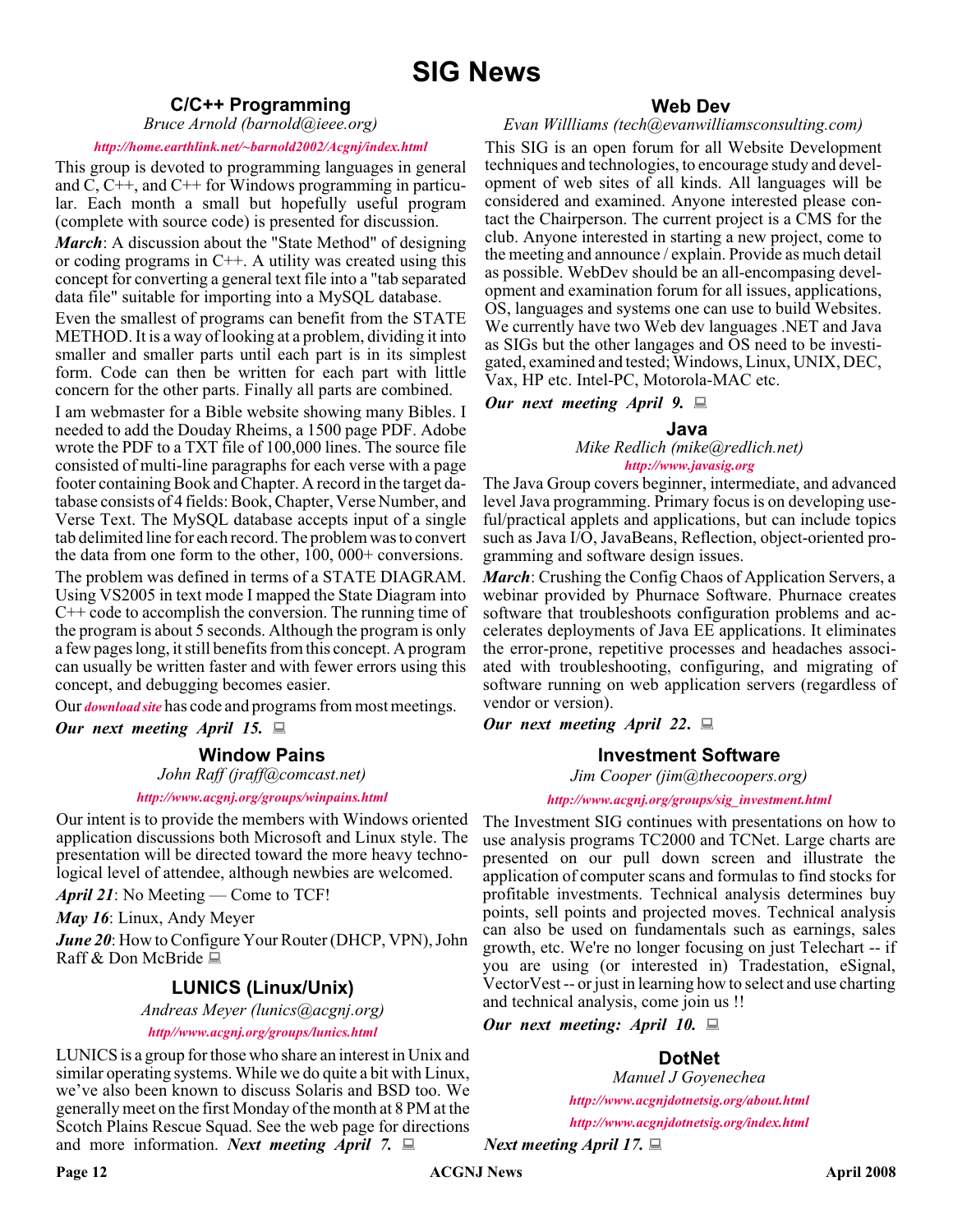### **It's Not Just Entertainment Any More**

*Gene Komaromi (genek6(at)gmail.com), Computer Club of Green Valley (http://gvcc.apcug.org/)*

pecially those played on game machine platforms, as pure entertainment. Times have changed and many games have become educational as well as physical training devices.

Learning has become fun for both kids and adults. Here's some information that will keep you ahead of the digital gaming curve.

#### **DS - Handheld Games for Senior Citizens**

Nintendo has a hot selling hand held video game machine called the "DS" for "Double Screen." The device opens with two visible screens, one is a display screen and the other is a "Touch Screen" which serves as the controller interface. The DS has a series of games designed with "older" users in mind. They are Brain Age, Big Brain Academy and Flash Focus.

All three have been recommended by AARP, and Brain Age has been shown to improve mental performance in independent tests. Brain Age and Big Brain Academy have a series of games, practice exercises and tests that are designed to improve and evaluate cognitive skills, and best of all "they're fun." They chart and graph improvement and will keep records for several individuals.

In the past, we've commonly thought of computer games, es-Have you ever had a problem with that vision test on your driver's license exam? Then Flash Focus was made for you. It too has games and exercises, but instead of improving your brain they improve your eyes.

#### **Wii Want to Play**

The hottest new gaming console is the Wii, another product from Nintendo that has games designed for the older kids, real older kids. The game controller is a little motion sensitive device that straps on the user's wrist. Participants interact with the game by moving their arms.

In the Detroit area, aerobic classes and movies have been replaced by Wii in many senior citizen centers. "Bowling" seems to be one of the most popular games. I've played it, and yes, it's exactly like the real thing. The motion of your arm, as you approach a virtual bowling alley, allows you to curve the ball and add some spin. Wii bowling leagues are springing up all over the country. Nintendo is about to release an exercise program for the Wii that uses a floor pad as a controller.

*This article has been provided to APCUG by the author solely for publication by APCUG member groups. All other uses require the permission of the author (see e-mail address*  $above. \Box$ 

#### **SIG News**, *continued*

#### **Layman's Forum**

*Matt Skoda (som359@aol.com)*

*<http://www.acgnj.org/groups/laymans.html>*

*We meet on the second Monday of the month* (no meetings in July and August) to discuss issues of interest to novice users or those who are planning to get started in computing. Watch our Web page for updates and announcements.  $\Box$ 

#### **Mobile Devices**

*David Eisen (ultradave@gmail.com*

#### *Our next meeting April 16*

#### **Genealogy**

*Frank Warren (kb4cyc@webwarren.com)*

#### *<http://www.webwarren.com/kb4cyc/gensig.shtml>*

Genealogy SIG is for genealogists interested in computers and computer users interested in genealogy, and is a forum to assist members in furtherance of both. We meet at 8 PM on the fourth Thursday each month. We do not meet in November or December. In addition to our Web page, we also have an electronic mailing list. Messages to the list should be addressed to *gensig@webwarren.com*. To subscribe, include the line "subscribe gensig" in the body of the message.

*Due to work schedule conflicts, the SIG Leader cannot make the meetings. If anyone else would like to pick up the baton, carry the banner, help the SIG along, please let us know.*

**Main Meeting** *<http://www.acgnj.org/groups/mainmeet.html> Mike Redlich (mike@redlich.net*) *April 7*: Cool/Useful/Fun Web Sites Paul Natanson *May 2*: Dreamweaver, presenter to be announced *June 6*: Guest speaker Bill Machrone ■

#### **FireFox Activity**

*Firefox@acgnj.org*

This SIG is intended to be an open forum for **all** FireFox and Mozilla techniques and technologies, to encourage the study and development of web sites of all kinds. All the browsers will be considered and examined. All are encouraged to "think out of the box" about new web site design. All members and guests are invited to check out the design concepts and voice their opinion. *Next meeting April 21.*

#### **NJ Gamers**

*Gregg McCarthy (greggmc@optonline.net)*

*<http://www.NJGamers.com>*

*[www.lanparty.com](http://www.lanparty.com)*

**The next Friday Night Frag will be April 11, 6 p.m. to Saturday 12 noon — 18 hours for 5 bucks!**

BYOC - Bring your own computer

BYOF - Bring your own food.

and if you don't like sitting on metal chairs... BYO chair!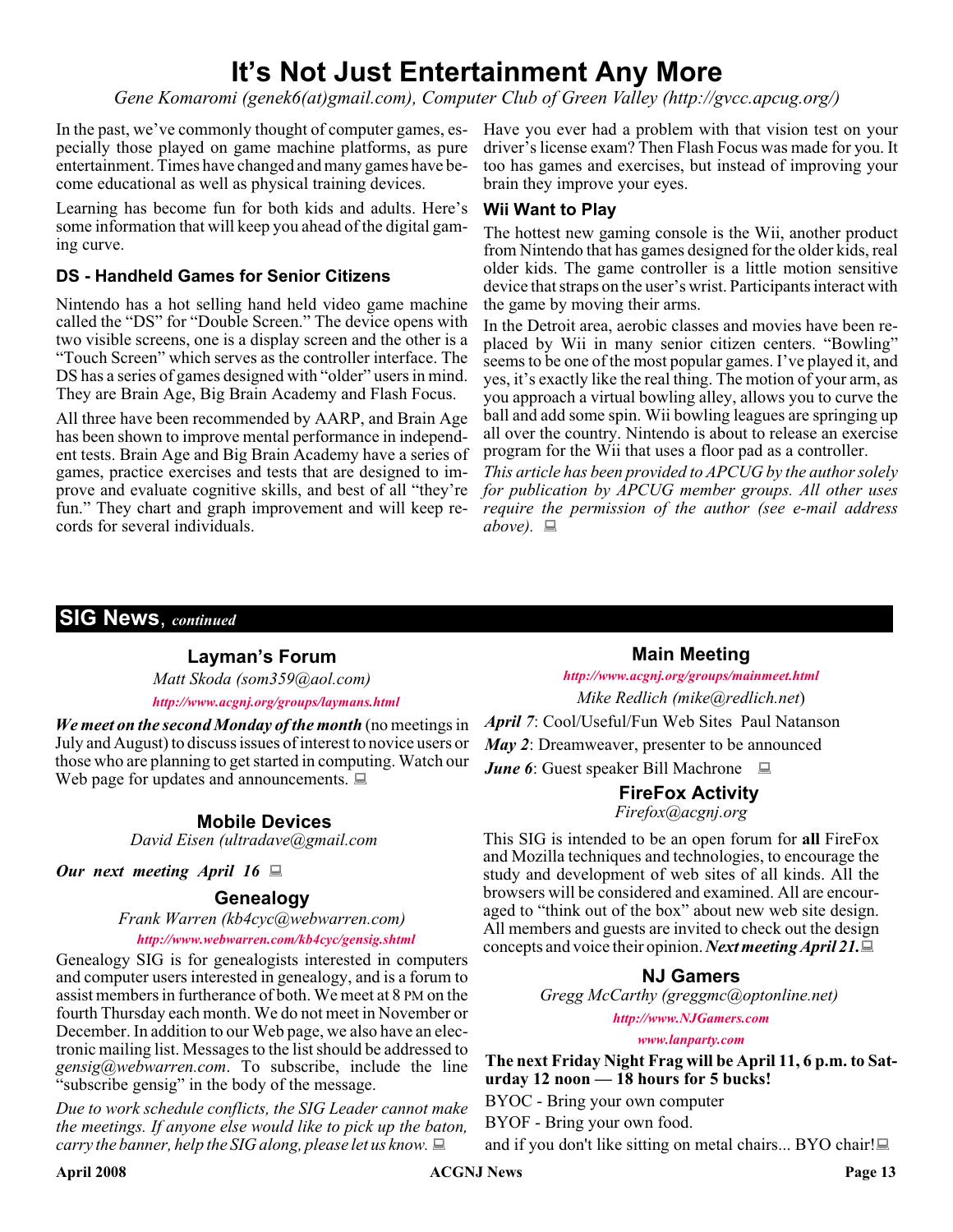### **Guru Corner**

If you need help with any of the technologies listed below, you can call on the person listed. Please be considerate and ca

#### **Discount Computer Magazine Price List**

**As described by the DealsGuy**

| ou can call on the person listed. Please be considerate and<br>ll before 10 PM. |                     |                   |                                                                                                                                                                                            | 1 <sub>yr</sub> |       | $2 \text{ yr}$ 3 yr |
|---------------------------------------------------------------------------------|---------------------|-------------------|--------------------------------------------------------------------------------------------------------------------------------------------------------------------------------------------|-----------------|-------|---------------------|
|                                                                                 |                     |                   | <b>Computer Games</b>                                                                                                                                                                      | \$10.95         | 20.95 | 29.95               |
|                                                                                 | <b>Software</b>     |                   | <b>Computer Gaming World</b>                                                                                                                                                               | 14.95           | 28.95 | 41.95               |
| <b>HTML</b>                                                                     | Mike Redlich        | 908-246-0410      | Computer Shopper1                                                                                                                                                                          | 16.97           | 32.95 | 47.95               |
|                                                                                 |                     | Dr. Dobbs Journal | 15.95                                                                                                                                                                                      | 30.95           |       |                     |
|                                                                                 | Jo-Anne Head        | 908-769-7385      | Mac Addict                                                                                                                                                                                 | 10.97           |       |                     |
| ColdFusion                                                                      | Jo-Anne Head        | 908-769-7385      | Mac Home Journal                                                                                                                                                                           | 15.97           | 29.97 |                     |
| <b>CSS</b>                                                                      | Frank Warren        | 908-756-1681      | Mac World                                                                                                                                                                                  | 12.95           |       |                     |
|                                                                                 |                     |                   | Maximum PC                                                                                                                                                                                 | 9.95            | 18.95 | 27.95               |
|                                                                                 | Jo-Anne Head        | 908-769-7385      | Microsoft System Journal                                                                                                                                                                   | 21.95           | 39.95 |                     |
| Java                                                                            | Mike Redlich        | 908-246-0410      | PC Gamer                                                                                                                                                                                   | 12.95           |       |                     |
| $C++$                                                                           | <b>Bruce Arnold</b> | 908-735-7898      | PC Magazine (22/44/66 Issues)                                                                                                                                                              | 25.97           | 48.95 | 68.95               |
|                                                                                 | Mike Redlich        | 908-246-0410      | PC World                                                                                                                                                                                   | 16.95           |       |                     |
|                                                                                 |                     |                   | Wired                                                                                                                                                                                      | 6.00            | 12.00 | 17.00               |
| ASP                                                                             | Mike Redlich        | 908-246-0410      | These prices are for new subscriptions and renewals. All or-                                                                                                                               |                 |       |                     |
| Perl                                                                            | John Raff           | 973-560-9070      | ders must be accompanied by a check, cash or Money Order.<br>Make payable to Herb Goodman, and mail to:                                                                                    |                 |       |                     |
|                                                                                 | Frank Warren        | 908-756-1681      | Herb Goodman, 8295 Sunlake Drive, Boca Raton,                                                                                                                                              |                 |       |                     |
| XML                                                                             | Mike Redlich        | 908-246-0410      | FL 33496                                                                                                                                                                                   |                 |       |                     |
| Genealogy                                                                       | Frank Warren        | 908-756-1681      | Telephone: 561-488-4465, e-mail: hgoodman@prodigy.net                                                                                                                                      |                 |       |                     |
| Home Automation Frank Warren                                                    |                     | 908-756-1681      | Please allow 10 to 12 weeks for your magazines to start. For<br>renewals you must supply an address label from your pres-<br>ent subscription to insure the correct start of your renewal. |                 |       |                     |
| <b>Operating Systems</b>                                                        |                     |                   | As an extra service I will mail a renewal notice about 4<br>months prior to their expiration date. I carry more than 300                                                                   |                 |       |                     |
| Windows 3.1                                                                     | <b>Ted Martin</b>   | 732-636-1942      | titles at excellent prices — email for prices. $\Box$                                                                                                                                      |                 |       |                     |
|                                                                                 |                     |                   |                                                                                                                                                                                            |                 |       |                     |

### **ACGNJ MEMBERSHIP APPLICATION**

Sign up online at http://www.acguj.org/membershipApplication.html and pay dues with PayPal.

| <b>US/CANADA</b>                                                                                                              | <b>FAMILY OF MEMBER</b> | Dues                                                         | <b>FOREIGN</b> | <b>STUDENT</b> | <b>SENIOR CITIZEN</b> |
|-------------------------------------------------------------------------------------------------------------------------------|-------------------------|--------------------------------------------------------------|----------------|----------------|-----------------------|
| \$25                                                                                                                          | \$10                    |                                                              | \$55           | \$20           | (Over 65)<br>\$20     |
| \$55                                                                                                                          |                         |                                                              |                |                | \$45                  |
| Mail this application and your check to:<br>AMATEUR COMPUTER GROUP OF NEW JERSEY, INC., P.0. BOX 135, SCOTCH PLAINS, NJ 07076 |                         |                                                              |                |                |                       |
| ■ New Member Renewal ■ Address Change                                                                                         |                         |                                                              |                |                |                       |
|                                                                                                                               |                         |                                                              |                |                | Phone                 |
|                                                                                                                               |                         |                                                              |                |                | E-Mail                |
|                                                                                                                               |                         |                                                              |                |                | URL                   |
|                                                                                                                               | \$40<br>City            | (No Newsletter)<br>First Name<br>Mailing Address ___________ | State          |                | Last Name<br>Zip      |

What topics would you like to see covered at club meetings?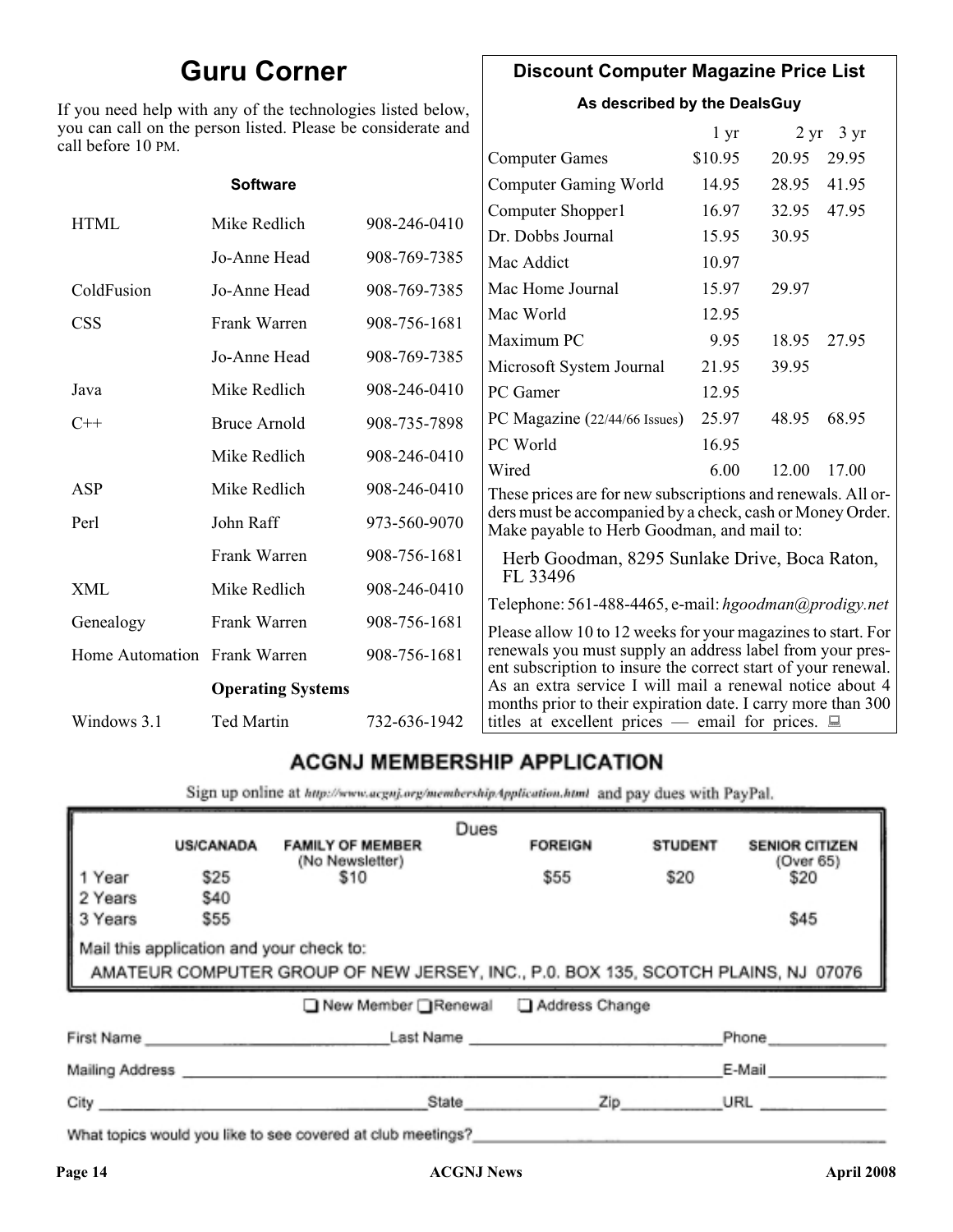| <b>Other Local Computer Groups</b>                                                                                                                         |                                                                                                                                                                                                        |                                                                                                                                                                             |  |  |  |
|------------------------------------------------------------------------------------------------------------------------------------------------------------|--------------------------------------------------------------------------------------------------------------------------------------------------------------------------------------------------------|-----------------------------------------------------------------------------------------------------------------------------------------------------------------------------|--|--|--|
| <b>Princeton Macintosh User Group:</b> 7:15 pm 2nd<br>Tuesday, Jadwin Hall, A-10, Washington Rd,<br>Princeton, $(609)$ 252-1163, www.pmug-nj.org           | Linux Users Group in Princeton: 7 pm, 2nd<br>Wednesday, Lawrence Branch Mercer Library,<br>Rt#1 & Darrah Lane, Lawrence NJ<br>http://www.lugip.org                                                     | <b>New York PC:</b> 3rd Thurs, 7 pm, PS 41, 116 W<br>11th St. For info call hotline, (212) 533-NYPC,<br>http://www.nypc.org                                                 |  |  |  |
| <b>Computer Education Society of Philadelphia:</b><br>Meetings & Workshops at Jem Electronics, 6622<br>Castor Ave, Philadelphia PA. www.cesop.org/         | <b>Brookdale Computer Users Group:</b> 7 pm, 3rd<br>Friday, Brookdale Community College, Bldg<br>MAN Rm 103, Lincroft NJ. (732)-739-9633.<br>www.bcug.com                                              | NJ Macintosh User Group: 8 pm, 3rd Tuesday,<br>Allwood Branch Library, Lyall Rd, Clifton NJ.<br>(201) 893-5274 http://www.njmug.org.                                        |  |  |  |
| PC User Group of So. Jersey: 2nd Mon., 7 pm,<br>Trinity Presb. Church, 499 Rt 70 E, Cherry Hill,<br>NJ. L. Horn, (856) 983-5360<br>http://www.pcugsj.org   | <b>Hunterdon Computer Club:</b> 8:30 am, 3rd Sat,<br>Hunterdon Medical Center, Rt 31, Flemington NJ.<br>www.hunterdoncomputerclub.org (908)<br>995-4042.                                               | NY Amateur Computer Group: 2nd Thurs, 7<br>pm, Rm 806 Silver Bldg, NYU, 32 Waverly Pl,<br>NYC http://www.nyacc.org                                                          |  |  |  |
| <b>Morris Micro Computer Club:</b> 7 pm 2nd Thurs.,<br>Morris County Library, Hanover Ave, Morristown<br>NJ, (973) 267-0871.<br>http://www.morrismicro.com | Central Jersey Computer Club: 8 pm, 4th Fri-<br>day, Rm 74, Armstrong Hall, College of NJ. Rich<br>Williams, (609) 466-0909.                                                                           | NJ PC User Group: 2nd Thurs, Monroe Rm at<br>Wyckoff Public Library, 7 pm. Maureen Shannon,<br>$(201)$ 853-7432, www.njpcug.org                                             |  |  |  |
| noon Main Meeting, groups 8 am-3 pm. Upper<br>Moreland Middle School, Hatboro PA. (215)<br>764-6338. www.pacsnet.org                                       | <b>Philadelphia Area Computer Society: 3rd Sat, 12 NJ Computer Club: 6:15 pm, 2nd Wednesday ex-</b><br>cept Jul & Aug, North Branch Reformed Church,<br>203 Rt 28, Bridgewater NJ. http://www.njcc.org | <b>Princeton PC Users Group: 2nd Monday,</b><br>Lawrenceville Library, Alt Rt 1 & Darrah Lane,<br>Lawrenceville, Paul Kurivchack (908) 218-0778,<br>http://www.ppcug-nj.org |  |  |  |

## **Classified**

**FREE TO MEMBERS**. Use our classified ads to sell off your surplus computer stuff. Send copy to Classified, ACGNJ NEWS, P.O. Box 135, Scotch Plains NJ 07076 or e-mail to the editor, *bdegroot@ptd.net*. Classified ads are free to members, one per issue. Non-members pay \$10. Send check payable to ACGNJ Inc. with copy. Reasonable length, please.



Member of

Personal Computer User Groups

*<http://www.apcug.net>*

#### **Radio and TV Programs**

**Computer Radio Show**, WBAI 99.5 FM, NY, Wed. 8-9 p.m.

**Software Review,** The Learning Channel, Saturday  $10-10:30$  p.m.

**On Computers**, WCTC 1450 AM, New Brunswick, Sunday 1-4 p.m. To ask questions call (800) 677-0874.

**PC Talk**, Sunday from 8 p.m. to 10 p.m., 1210 AM Philadelphia. 1800-876-WPEN, Webcast at *<http://www.pctalkweb.net>*.

#### **MarketPro Shows**

#### *<http://www.marketpro.com/>*

**April 19 & 20**: Meadowlands Expo Center Secaucus

**April 26 & 27**: Trenton Computer Festival (TCF) at The College of New Jersey, Ewing NJ Saturday 10-5 & Sunday 10-4

#### **Directions to Meetings at Scotch Plains Rescue Squad, 1916 Bartle Ave., Scotch Plains NJ**

#### **From New York City or Northern New Jersey**

Take Route 1&9 or the Garden State Parkway to US 22 Westbound.

#### **From Southern New Jersey**

Take Parkway north to Exit 135 (Clark). Stay on left of ramp, follow circle under Parkway. Bear right to Central Avenue; follow to Westfield and under RR overpass. Left at light to North Avenue; follow to light in Fanwood. Right on Martine (which becomes Park Ave). Right on Bartle Ave in middle of shopping district.Scotch Plains Rescue Squad (2-story brick) is located on the right. Do not ing. park in the row next to the building — you'll be towed.

#### **From I-78 (either direction)**

Take exit 41 (Scotch Plains); follow signs to US 22. Turn right at mile past Terrill Road and immediately past the overpass. Exit onto light at bottom of hill and use overpass to cross Rt. 22. Follow US 22 Park Avenue South and follow the directions above to the Rescue Westbound directions.

#### **From US 22 Westbound**

Exit at Park Avenue, Scotch Plains after McDonalds on the right, diagonally opposite Scotchwood Diner on the left, immediately before the overpass. After exiting, turn left at the light and use overpass to cross US 22. Bear right at bottom of ramp to continue south on Park Avenue. Turn left at the second light (a staggered intersection). Scotch Plains Rescue Squad (2-story brick) is on the right. Do not park in the row next to the building — you'll be towed. We meet on the second floor, entering by the door at the right front of the build-

#### **From Western New Jersey**

Take US 22 Eastbound to the Park Avenue exit. The exit is about a Squad building.  $\Box$